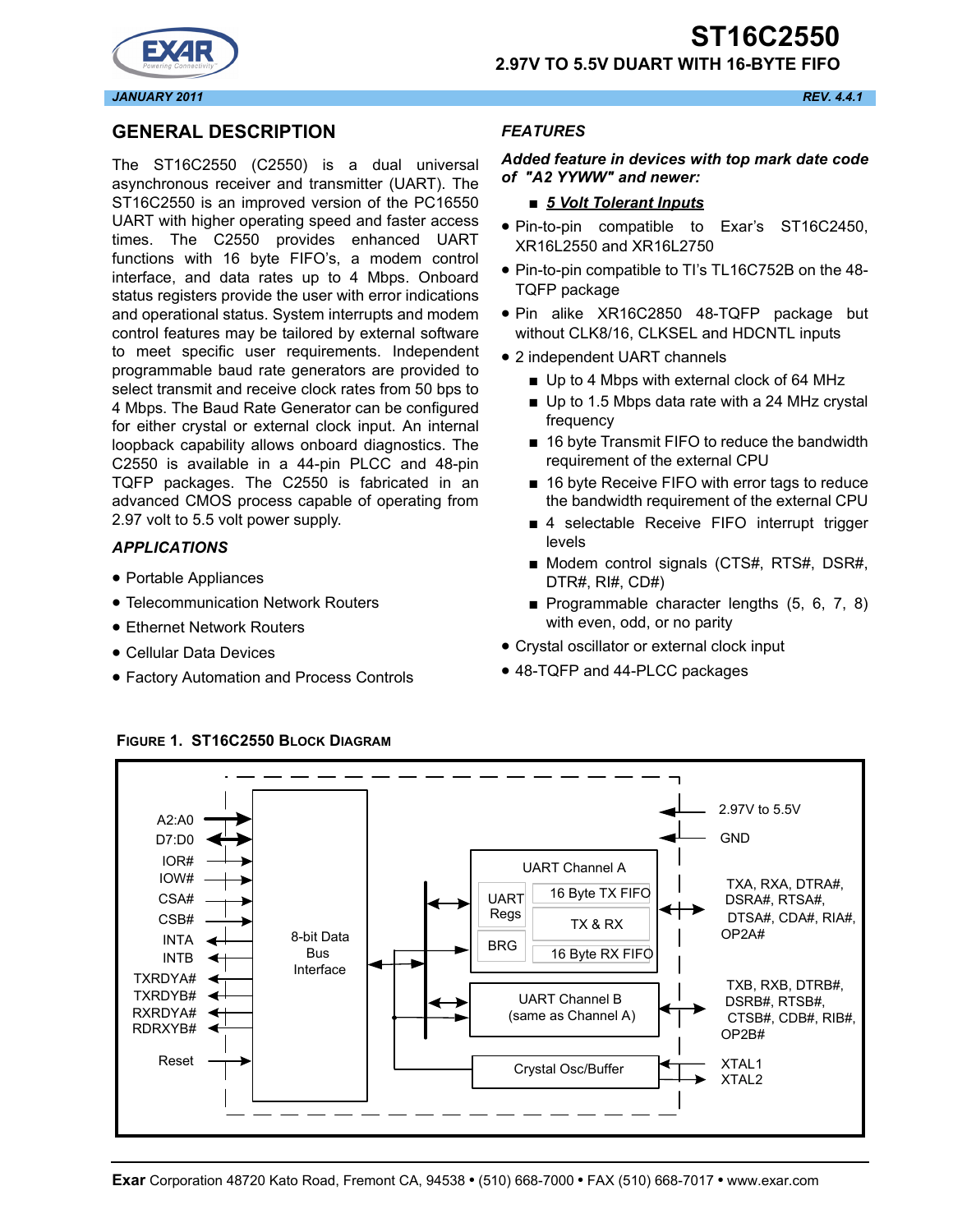## **2.97V TO 5.5V DUART WITH 16-BYTE FIFO** *REV. 4.4.1*



#### **FIGURE 2. PIN OUT ASSIGNMENT**

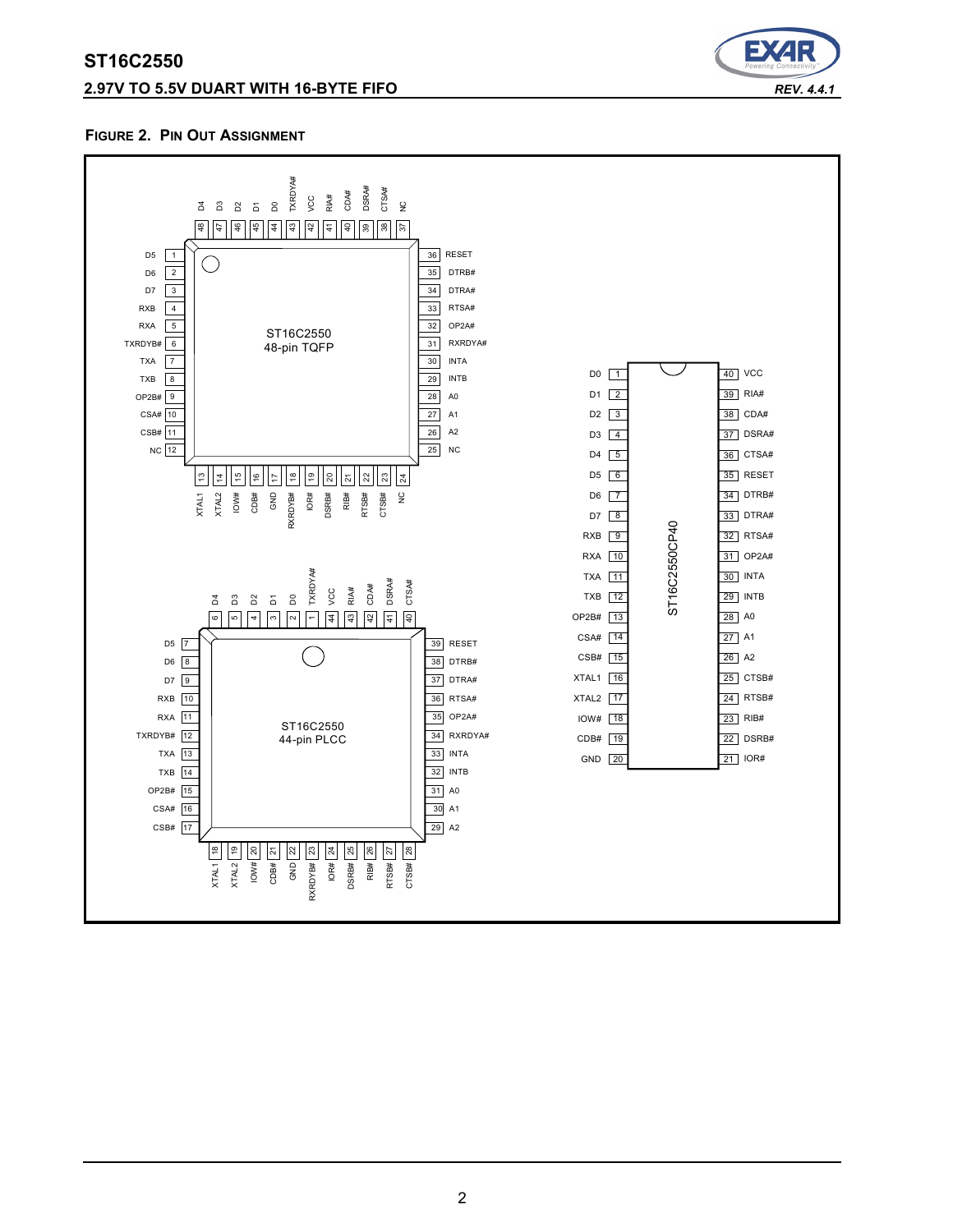

# **ST16C2550** *REV. 4.4.1* **2.97V TO 5.5V DUART WITH 16-BYTE FIFO**

#### *ORDERING INFORMATION*

| <b>PART NUMBER</b> | <b>PACKAGE</b> | <b>OPERATING</b><br><b>TEMPERATURE</b><br>RANGE | <b>DEVICE STATUS</b>                           |
|--------------------|----------------|-------------------------------------------------|------------------------------------------------|
| ST16C2550CP40      | 40-Lead PDIP   | $0^{\circ}$ C to +70 $^{\circ}$ C               | Active. See the ST16C2550CQ48 for new designs. |
| ST16C2550CJ44      | 44-Lead PLCC   | $0^{\circ}$ C to +70 $^{\circ}$ C               | Active                                         |
| ST16C2550CQ48      | 48-Lead TQFP   | $0^{\circ}$ C to +70 $^{\circ}$ C               | Active                                         |
| ST16C2550IP40      | 40-Lead PDIP   | -40 $^{\circ}$ C to +85 $^{\circ}$ C            | Active. See the ST16C2550IQ48 for new designs. |
| ST16C2550IJ44      | 44-Lead PLCC   | -40 $^{\circ}$ C to +85 $^{\circ}$ C            | Active                                         |
| ST16C2550IQ48      | 48-Lead TOFP   | -40 $^{\circ}$ C to +85 $^{\circ}$ C            | Active                                         |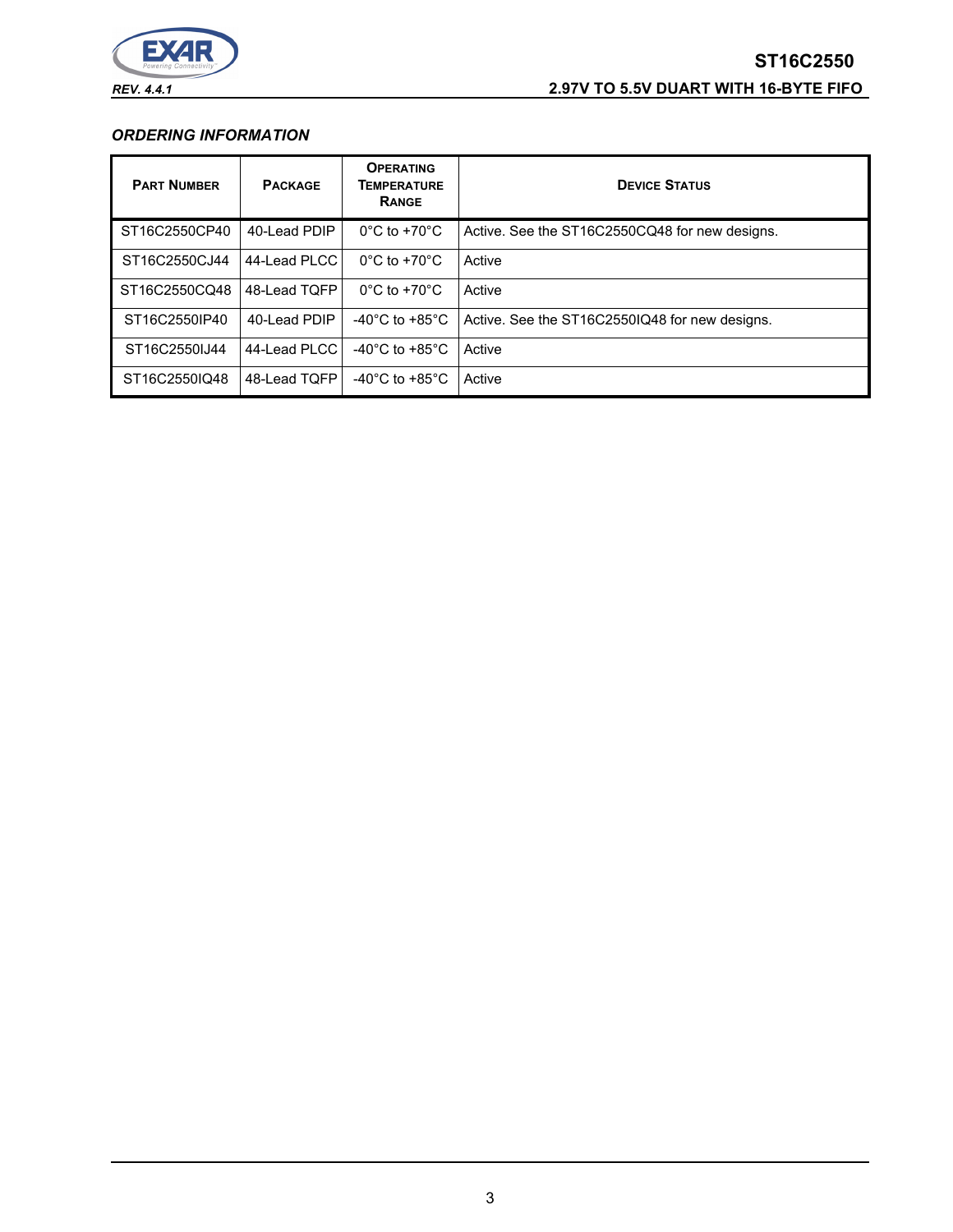# **2.97V TO 5.5V DUART WITH 16-BYTE FIFO** *REV. 4.4.1*



## **PIN DESCRIPTIONS**

## **Pin Description**

| <b>NAME</b>                                                                                                                      | 40-PDIP<br>PIN#                      | 44-PLCC<br>PIN#                                   | 48-TQFP<br>PIN#                                                                | <b>TYPE</b> | <b>DESCRIPTION</b>                                                                                                                                                                                                                                                                                                                                    |
|----------------------------------------------------------------------------------------------------------------------------------|--------------------------------------|---------------------------------------------------|--------------------------------------------------------------------------------|-------------|-------------------------------------------------------------------------------------------------------------------------------------------------------------------------------------------------------------------------------------------------------------------------------------------------------------------------------------------------------|
| <b>DATA BUS INTERFACE</b>                                                                                                        |                                      |                                                   |                                                                                |             |                                                                                                                                                                                                                                                                                                                                                       |
| A <sub>2</sub><br>A <sub>1</sub><br>A <sub>0</sub>                                                                               | 26<br>27<br>28                       | 29<br>30<br>31                                    | 26<br>27<br>28                                                                 | T           | Address data lines [2:0]. These 3 address lines select one<br>of the internal registers in UART channel A/B during a<br>data bus transaction.                                                                                                                                                                                                         |
| D7<br>D <sub>6</sub><br>D <sub>5</sub><br>D <sub>4</sub><br>D <sub>3</sub><br>D <sub>2</sub><br>D <sub>1</sub><br>D <sub>0</sub> | 8<br>7<br>6<br>5<br>4<br>3<br>2<br>1 | 9<br>8<br>7<br>6<br>5<br>4<br>3<br>$\overline{2}$ | $\ensuremath{\mathsf{3}}$<br>$\overline{c}$<br>1<br>48<br>47<br>46<br>45<br>44 | IO          | Data bus lines [7:0] (bidirectional).                                                                                                                                                                                                                                                                                                                 |
| IOR#                                                                                                                             | 21                                   | 24                                                | 19                                                                             | T           | Input/Output Read Strobe (active low). The falling edge<br>instigates an internal read cycle and retrieves the data<br>byte from an internal register pointed to by the address<br>lines [A2:A0]. The data byte is placed on the data bus to<br>allow the host processor to read it on the rising edge.                                               |
| IOW#                                                                                                                             | 18                                   | 20                                                | 15                                                                             | T           | Input/Output Write Strobe (active low). The falling edge<br>instigates an internal write cycle and the rising edge<br>transfers the data byte on the data bus to an internal reg-<br>ister pointed by the address lines.                                                                                                                              |
| CSA#                                                                                                                             | 14                                   | 16                                                | 10                                                                             | T           | UART channel A select (active low) to enable UART<br>channel A in the device for data bus operation.                                                                                                                                                                                                                                                  |
| CSB#                                                                                                                             | 15                                   | 17                                                | 11                                                                             | T           | UART channel B select (active low) to enable UART<br>channel B in the device for data bus operation.                                                                                                                                                                                                                                                  |
| <b>INTA</b>                                                                                                                      | 30                                   | 33                                                | 30                                                                             | $\circ$     | UART channel A Interrupt output. The output state is<br>defined by the user and through the software setting of<br>MCR[3]. INTA is set to the active mode and OP2A# out-<br>put to a logic 0 when MCR[3] is set to a logic 1. INTA is<br>set to the three state mode and OP2A# to a logic 1 when<br>MCR[3] is set to a logic 0 (default). See MCR[3]. |
| <b>INTB</b>                                                                                                                      | 29                                   | 32                                                | 29                                                                             | O           | UART channel B Interrupt output. The output state is<br>defined by the user and through the software setting of<br>MCR[3]. INTB is set to the active mode and OP2B# out-<br>put to a logic 0 when MCR[3] is set to a logic 1. INTB is<br>set to the three state mode and OP2B# to a logic 1 when<br>MCR[3] is set to a logic 0 (default). See MCR[3]. |
| TXRDYA#                                                                                                                          |                                      | $\mathbf{1}$                                      | 43                                                                             | $\circ$     | UART channel A Transmitter Ready (active low). The out-<br>put provides the TX FIFO/THR status for transmit channel<br>A. See Table 2. If it is not used, leave it unconnected.                                                                                                                                                                       |
| RXRDYA#                                                                                                                          |                                      | 34                                                | 31                                                                             | O           | UART channel A Receiver Ready (active low). This out-<br>put provides the RX FIFO/RHR status for receive channel<br>A. See Table 2. If it is not used, leave it unconnected.                                                                                                                                                                          |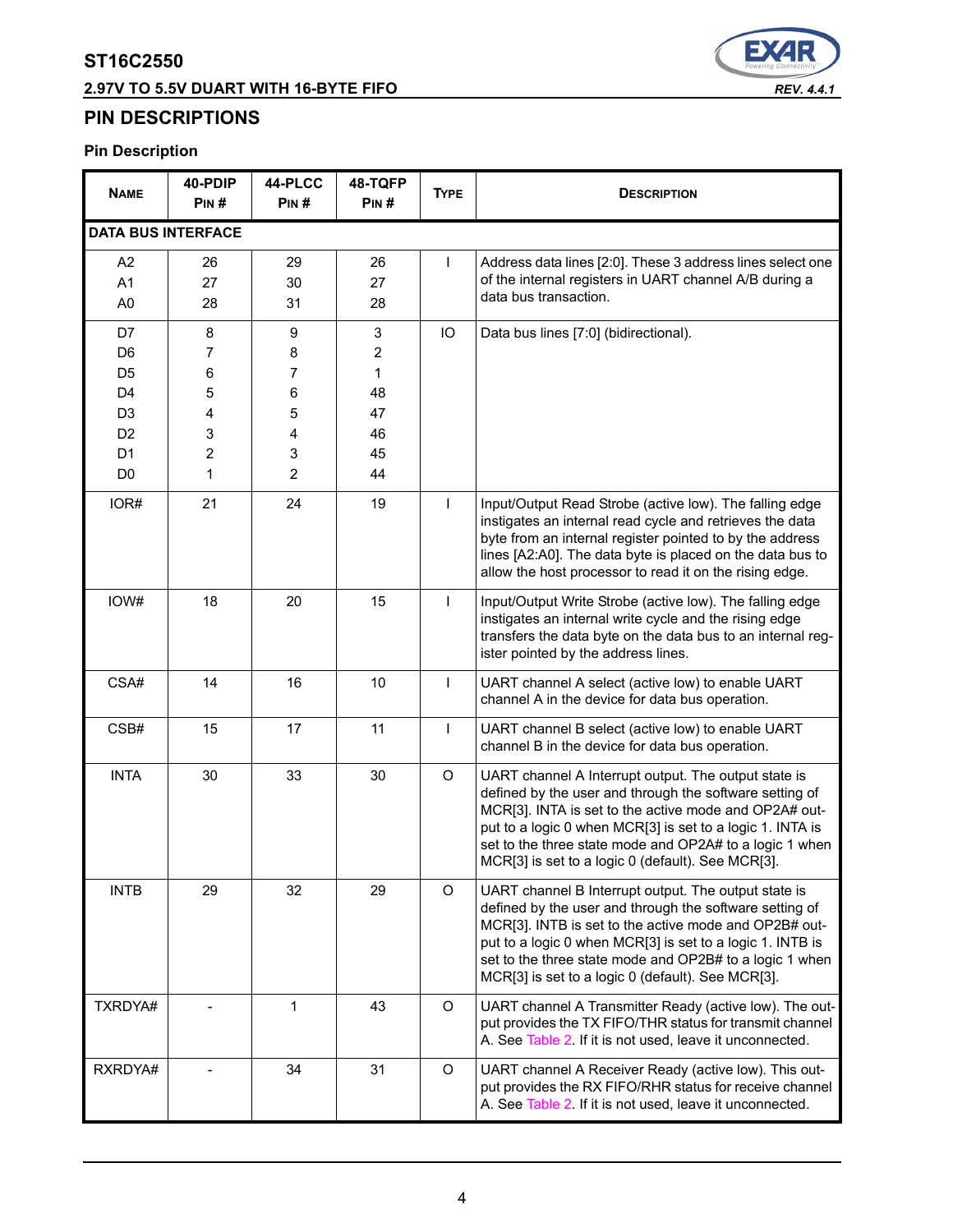

# **ST16C2550** *REV. 4.4.1* **2.97V TO 5.5V DUART WITH 16-BYTE FIFO**

#### **Pin Description**

| <b>NAME</b> | 40-PDIP                              | 44-PLCC | 48-TQFP        | <b>TYPE</b>    | <b>DESCRIPTION</b>                                                                                                                                                                                                                                                                                                                                                                                                                                                                                     |
|-------------|--------------------------------------|---------|----------------|----------------|--------------------------------------------------------------------------------------------------------------------------------------------------------------------------------------------------------------------------------------------------------------------------------------------------------------------------------------------------------------------------------------------------------------------------------------------------------------------------------------------------------|
|             | PIN#                                 | PIN#    | PIN#           |                |                                                                                                                                                                                                                                                                                                                                                                                                                                                                                                        |
| TXRDYB#     |                                      | 12      | 6              | O              | UART channel B Transmitter Ready (active low). The out-<br>put provides the TX FIFO/THR status for transmit channel<br>B. See Table 2. If it is not used, leave it unconnected.                                                                                                                                                                                                                                                                                                                        |
| RXRDYB#     |                                      | 23      | 18             | O              | UART channel B Receiver Ready (active low). This out-<br>put provides the RX FIFO/RHR status for receive channel<br>B. See Table 2. If it is not used, leave it unconnected.                                                                                                                                                                                                                                                                                                                           |
|             | <b>MODEM OR SERIAL I/O INTERFACE</b> |         |                |                |                                                                                                                                                                                                                                                                                                                                                                                                                                                                                                        |
| <b>TXA</b>  | 11                                   | 13      | $\overline{7}$ | O              | UART channel A Transmit Data. If it is not used, leave it<br>unconnected.                                                                                                                                                                                                                                                                                                                                                                                                                              |
| <b>RXA</b>  | 10                                   | 11      | 5              | $\mathbf{I}$   | UART channel A Receive Data. Normal receive data<br>input must idle at logic 1 condition. If it is not used, tie it to<br>VCC or pull it high via a 100k ohm resistor.                                                                                                                                                                                                                                                                                                                                 |
| RTSA#       | 32                                   | 36      | 33             | O              | UART channel A Request-to-Send (active low) or general<br>purpose output. If it is not used, leave it unconnected.                                                                                                                                                                                                                                                                                                                                                                                     |
| CTSA#       | 36                                   | 40      | 38             | $\mathbf{I}$   | UART channel A Clear-to-Send (active low) or general<br>purpose input. This input should be connected to VCC<br>when not used. This input has no effect on the UART.                                                                                                                                                                                                                                                                                                                                   |
| DTRA#       | 33                                   | 37      | 34             | O              | UART channel A Data-Terminal-Ready (active low) or<br>general purpose output. If it is not used, leave it uncon-<br>nected.                                                                                                                                                                                                                                                                                                                                                                            |
| DSRA#       | 37                                   | 41      | 39             | L              | UART channel A Data-Set-Ready (active low) or general<br>purpose input. This input should be connected to VCC<br>when not used. This input has no effect on the UART.                                                                                                                                                                                                                                                                                                                                  |
| CDA#        | 38                                   | 42      | 40             | L              | UART channel A Carrier-Detect (active low) or general<br>purpose input. This input should be connected to VCC<br>when not used. This input has no effect on the UART.                                                                                                                                                                                                                                                                                                                                  |
| RIA#        | 39                                   | 43      | 41             | $\overline{1}$ | UART channel A Ring-Indicator (active low) or general<br>purpose input. This input should be connected to VCC<br>when not used. This input has no effect on the UART.                                                                                                                                                                                                                                                                                                                                  |
| OP2A#       | 31                                   | 35      | 32             | O              | Output Port 2 Channel A - The output state is defined by<br>the user and through the software setting of MCR[3].<br>INTA is set to the active mode and OP2A# output to a<br>logic 0 when MCR[3] is set to a logic 1. INTA is set to the<br>three state mode and OP2A# to a logic 1 when MCR[3] is<br>set to a logic 0. See MCR[3]. This output should not be<br>used as a general output else it will disturb the INTA out-<br>put functionality. If it is not used at all, leave it uncon-<br>nected. |
| <b>TXB</b>  | 12                                   | 14      | 8              | $\mathsf O$    | UART channel B Transmit Data. If it is not used, leave it<br>unconnected.                                                                                                                                                                                                                                                                                                                                                                                                                              |
| <b>RXB</b>  | 9                                    | 10      | 4              | $\mathbf{I}$   | UART channel B Receive Data. Normal receive data<br>input must idle at logic 1 condition. If it is not used, tie it to<br>VCC or pull it high via a 100k ohm resistor.                                                                                                                                                                                                                                                                                                                                 |
| RTSB#       | 24                                   | 27      | 22             | $\mathsf O$    | UART channel B Request-to-Send (active low) or general<br>purpose output. If it is not used, leave it unconnected.                                                                                                                                                                                                                                                                                                                                                                                     |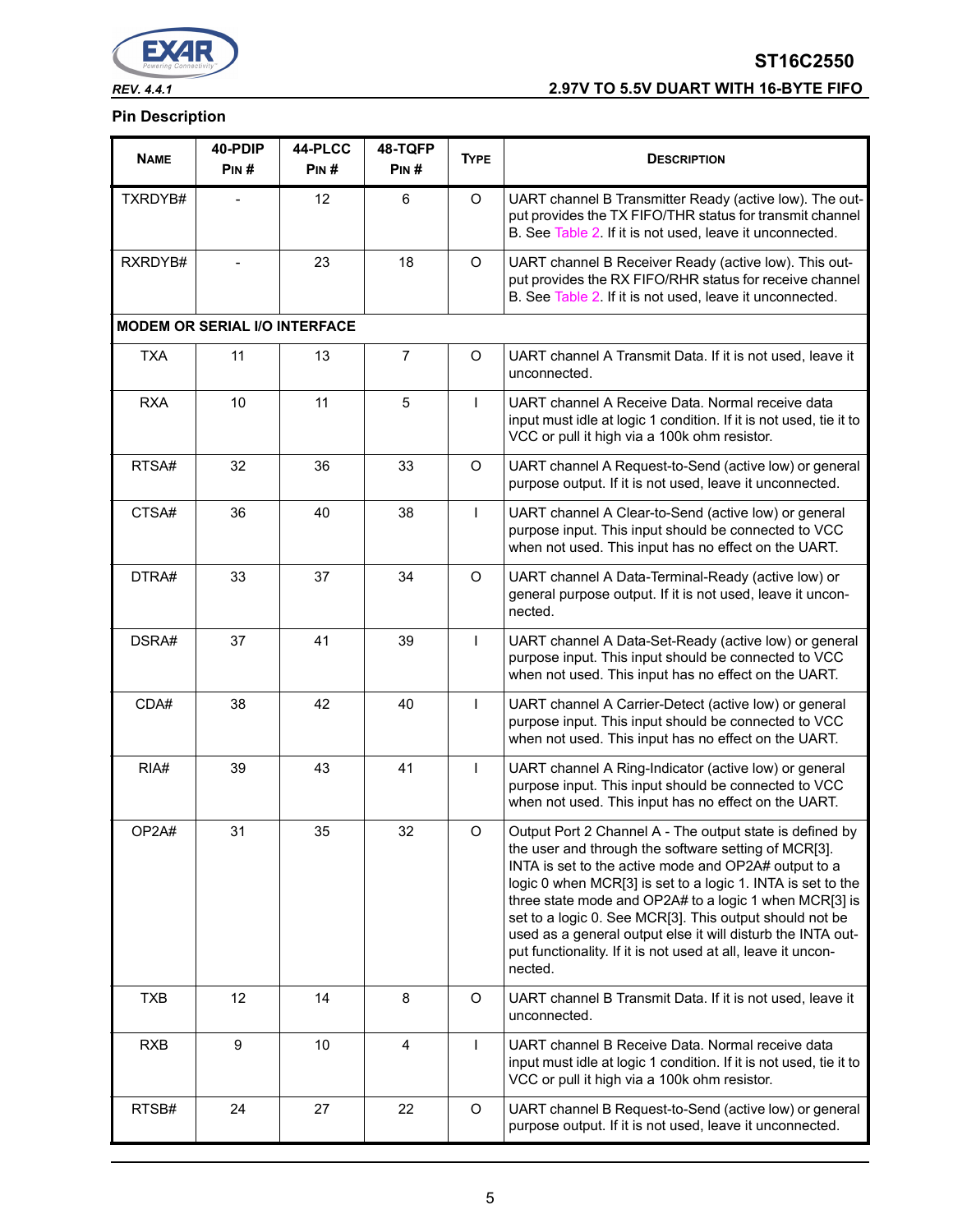## **2.97V TO 5.5V DUART WITH 16-BYTE FIFO** *REV. 4.4.1*



#### **Pin Description**

| <b>NAME</b>              | 40-PDIP<br>PIN# | 44-PLCC<br>PIN# | 48-TQFP<br>PIN#   | <b>TYPE</b>  | <b>DESCRIPTION</b>                                                                                                                                                                                                                                                                                                                                                                                                                                                                         |
|--------------------------|-----------------|-----------------|-------------------|--------------|--------------------------------------------------------------------------------------------------------------------------------------------------------------------------------------------------------------------------------------------------------------------------------------------------------------------------------------------------------------------------------------------------------------------------------------------------------------------------------------------|
| CTSB#                    | 25              | 28              | 23                | $\mathbf{I}$ | UART channel B Clear-to-Send (active low) or general<br>purpose input. This input should be connected to VCC<br>when not used. This input has no effect on the UART.                                                                                                                                                                                                                                                                                                                       |
| DTRB#                    | 34              | 38              | 35                | O            | UART channel B Data-Terminal-Ready (active low) or<br>general purpose output. If it is not used, leave it uncon-<br>nected.                                                                                                                                                                                                                                                                                                                                                                |
| DSRB#                    | 22              | 25              | 20                | L            | UART channel B Data-Set-Ready (active low) or general<br>purpose input. This input should be connected to VCC<br>when not used. This input has no effect on the UART.                                                                                                                                                                                                                                                                                                                      |
| CDB#                     | 19              | 21              | 16                | L            | UART channel B Carrier-Detect (active low) or general<br>purpose input. This input should be connected to VCC<br>when not used. This input has no effect on the UART.                                                                                                                                                                                                                                                                                                                      |
| RIB#                     | 23              | 26              | 21                | T            | UART channel B Ring-Indicator (active low) or general<br>purpose input. This input should be connected to VCC<br>when not used. This input has no effect on the UART.                                                                                                                                                                                                                                                                                                                      |
| OP2B#                    | 13              | 15              | $\boldsymbol{9}$  | $\circ$      | Output Port 2 Channel B - The output state is defined by<br>the user and through the software setting of MCR[3].<br>INTB is set to the active mode and OP2B# output to a<br>logic 0 when MCR[3] is set to a logic 1. INTB is set to the<br>three state mode and OP2B# to a logic 1 when MCR[3] is<br>set to a logic 0. See MCR[3]. This output should not be<br>used as a general output else it will disturb the INTB out-<br>put functionality. If it is not used, leave it unconnected. |
| <b>ANCILLARY SIGNALS</b> |                 |                 |                   |              |                                                                                                                                                                                                                                                                                                                                                                                                                                                                                            |
| XTAL1                    | 16              | 18              | 13                | T            | Crystal or external clock input.                                                                                                                                                                                                                                                                                                                                                                                                                                                           |
| XTAL <sub>2</sub>        | 17              | 19              | 14                | $\mathsf O$  | Crystal or buffered clock output.                                                                                                                                                                                                                                                                                                                                                                                                                                                          |
| <b>RESET</b>             | 35              | 39              | 36                | T            | Reset (active high) - A longer than 40 ns logic 1 pulse on<br>this pin will reset the internal registers and all outputs.<br>The UART transmitter output will be held at logic 1, the<br>receiver input will be ignored and outputs are reset during<br>reset period (see External Reset Conditions).                                                                                                                                                                                      |
| <b>VCC</b>               | 40              | 44              | 42                | Pwr          | 2.97V to 5.5V power supply. All inputs are 5V tolerant for<br>devices with top marking of "A2 YYWW" and newer.                                                                                                                                                                                                                                                                                                                                                                             |
| <b>GND</b>               | 20              | 22              | 17                | Pwr          | Power supply common, ground.                                                                                                                                                                                                                                                                                                                                                                                                                                                               |
| N.C.                     |                 |                 | 12, 24, 25,<br>37 |              | No Connection. These pins are open, but typically, should<br>be connected to GND for good design practice.                                                                                                                                                                                                                                                                                                                                                                                 |

*NOTE: Pin type: I=Input, O=Output, IO= Input/output, OD=Output Open Drain.*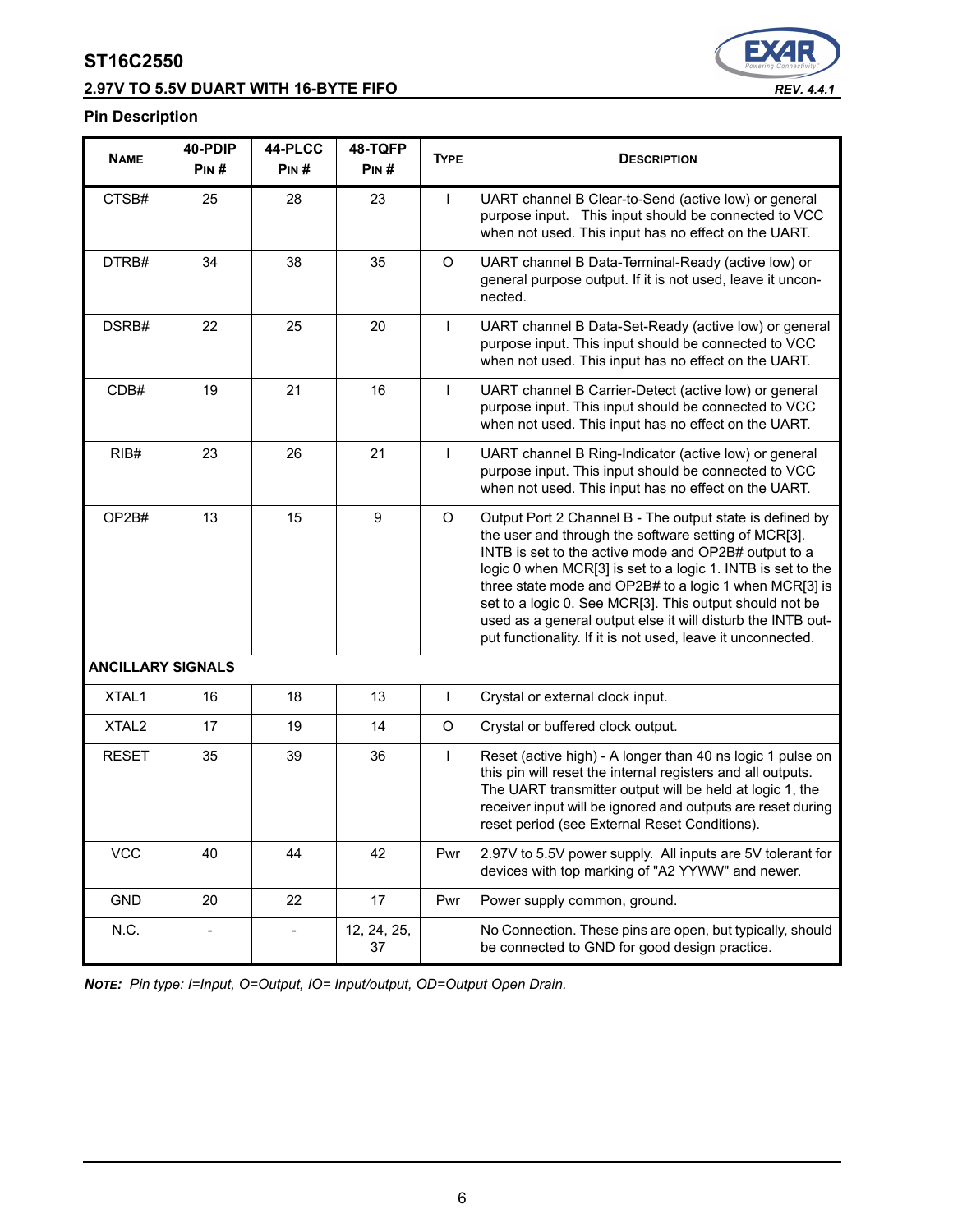

## **ST16C2550** *REV. 4.4.1* **2.97V TO 5.5V DUART WITH 16-BYTE FIFO**

#### **1.0 PRODUCT DESCRIPTION**

The ST16C2550 (C2550) integrates the functions of two 16C550 Universal Asynchrounous Receiver and Transmitter (UART). Each UART is independently controlled having its own set of device configuration registers. The C2550 provides serial asynchronous receive data synchronization, parallel-to-serial and serialto-parallel data conversions for both the transmitter and receiver sections. These functions are necessary for converting the serial data stream into parallel data that is required with digital data systems. Synchronization for the serial data stream is accomplished by adding start and stops bits to the transmit data to form a data character (character orientated protocol). Data integrity is ensured by attaching a parity bit to the data character. The parity bit is checked by the receiver for any transmission bit errors. The electronic circuitry to provide all these functions is fairly complex especially when manufactured on a single integrated silicon chip. The C2550 represents such an integration with greatly enhanced features. The C2550 is fabricated with an advanced CMOS process.

The C2550 is an upward solution that provides a dual UART capability with 16 bytes of transmit and receive FIFO memory, instead of none in the 16C2450. The C2550 is designed to work with high speed modems and shared network environments, that require fast data processing time. Increased performance is realized in the C2550 by the transmit and receive FIFO's. This allows the external processor to handle more networking tasks within a given time. For example, the ST16C2450 without a receive FIFO, will require unloading of the RHR in 93 microseconds (This example uses a character length of 11 bits, including start/stop bits at 115.2 Kbps). This means the external CPU will have to service the receive FIFO less than every 100 microseconds. However with the 16 byte FIFO in the C2550, the data buffer will not require unloading/loading for 1.53 ms. This increases the service interval giving the external CPU additional time for other applications and reducing the overall UART interrupt servicing time. In addition, the 4 selectable receive FIFO trigger interrupt levels is uniquely provided for maximum data throughput performance especially when operating in a multi-channel environment. The FIFO memory greatly reduces the bandwidth requirement of the external controlling CPU, increases performance, and reduces power consumption.

The C2550 is capable of operation up to 4 Mbps with a 64 MHz external clock. With a crystal or external clock input of 14.7456 MHz the user can select data rates up to 921.6 Kbps.

The rich feature set of the C2550 is available through internal registers. Selectable receive FIFO trigger levels, selectable TX and RX baud rates, and modem interface controls are all standard features. Following a power on reset or an external reset, the C2550 is software compatible with the previous generation, ST16C2450.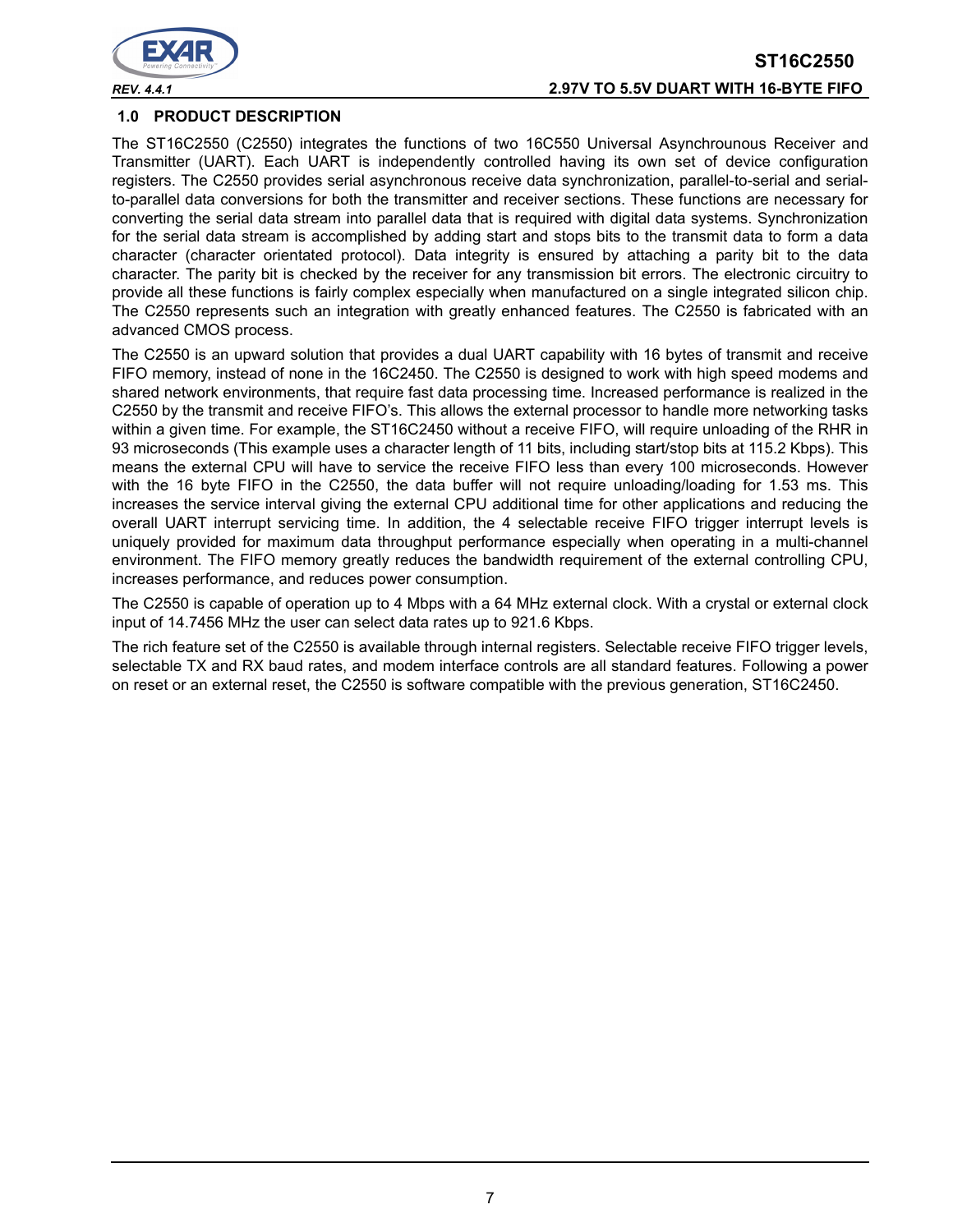#### **2.97V TO 5.5V DUART WITH 16-BYTE FIFO** *REV. 4.4.1*



#### **2.0 FUNCTIONAL DESCRIPTIONS**

#### **2.1 CPU Interface**

The CPU interface is 8 data bits wide with 3 address lines and control signals to execute data bus read and write transactions. The C2550 data interface supports the Intel compatible types of CPUs and it is compatible to the industry standard 16C550 UART. No clock (oscillator nor external clock) is required to operate a data bus transaction. Each bus cycle is asynchronous using CS#, IOR# and IOW# signals. Both UART channels share the same data bus for host operations. The data bus interconnections are shown in [Figure](#page-7-0) 3.



<span id="page-7-0"></span>**FIGURE 3. ST16C2550 DATA BUS INTERCONNECTIONS**

#### **2.2 Device Reset**

The RESET input resets the internal registers and the serial interface outputs in both channels to their default state (see [Table](#page-24-0) 11). An active high pulse of at least 40 ns duration will be required to activate the reset function in the device.

#### **2.3 Channel A and B Selection**

<span id="page-7-1"></span>The UART provides the user with the capability to bi-directionally transfer information between an external CPU and an external serial communication device. A logic 0 on chip select pins, CSA# or CSB#, allows the user to select UART channel A or B to configure, send transmit data and/or unload receive data to/from the UART. Selecting both UARTs can be useful during power up initialization to write to the same internal registers, but do not attempt to read from both uarts simultaneously. Individual channel select functions are shown in [Table](#page-7-1) 1.

| CSA# | CSB# | <b>FUNCTION</b>          |
|------|------|--------------------------|
|      |      | UART de-selected         |
|      |      | Channel A selected       |
|      |      | Channel B selected       |
|      |      | Channel A and B selected |

|  |  | TABLE 1: CHANNEL A AND B SELECT |  |  |  |
|--|--|---------------------------------|--|--|--|
|--|--|---------------------------------|--|--|--|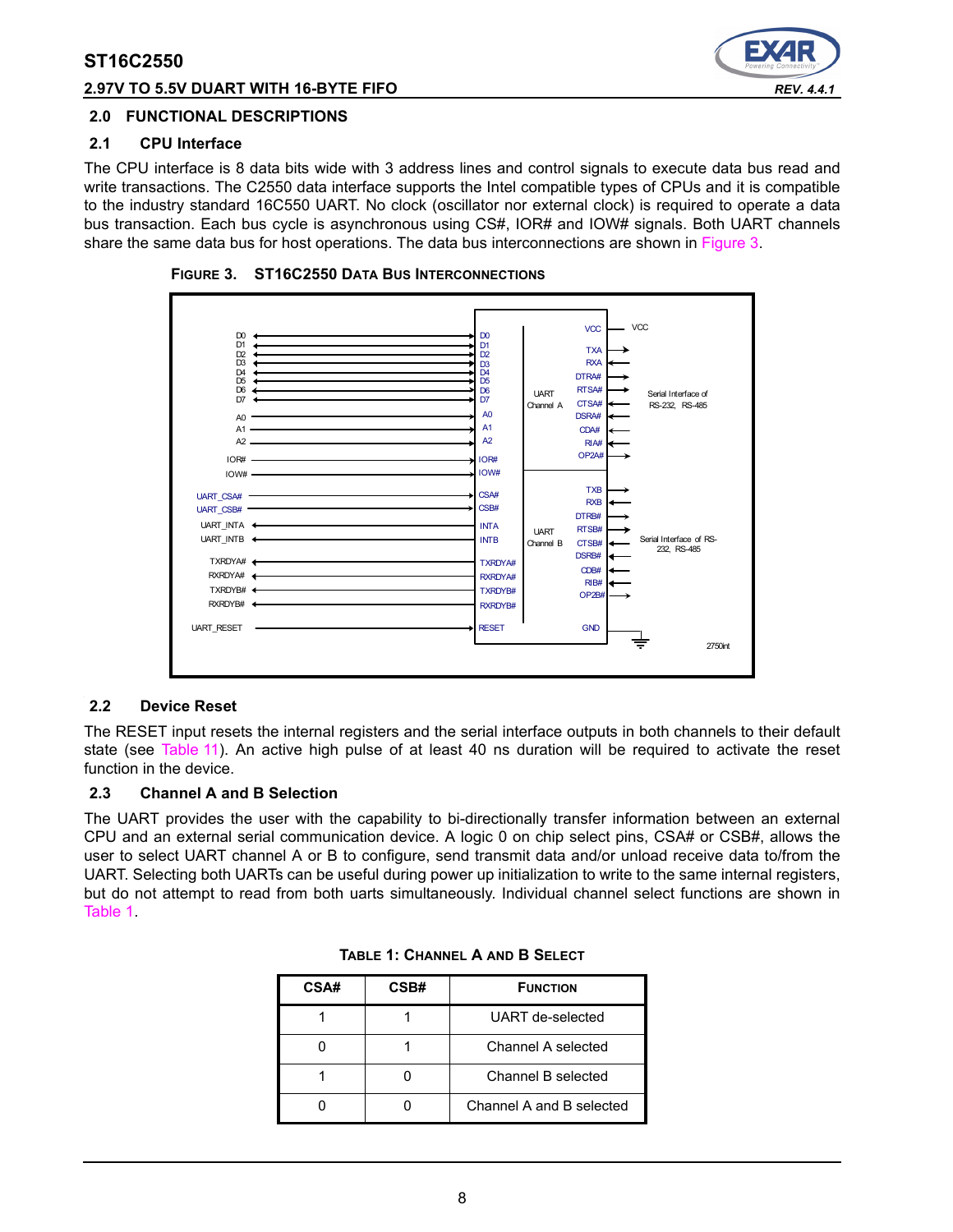

### **2.4 Channel A and B Internal Registers**

Each UART channel in the C2550 has a standard register set for controlling, monitoring and data loading and unloading. The configuration register set is compatible to those already available in the standard single 16C550. These registers function as data holding registers (THR/RHR), interrupt status and control registers (ISR/IER), a FIFO control register (FCR), receive line status and control registers (LSR/LCR), modem status and control registers (MSR/MCR), programmable data rate (clock) divisor registers (DLL/DLM), and a user accessible scratch pad register (SPR).

### **2.5 DMA Mode**

The device does not support direct memory access. The DMA Mode (a legacy term) in this document does not mean "direct memory access" but refers to data block transfer operation. The DMA mode affects the state of the RXRDY# A/B and TXRDY# A/B output pins. The transmit and receive FIFO trigger levels provide additional flexibility to the user for block mode operation. The LSR bits 5-6 provide an indication when the transmitter is empty or has an empty location(s) for more data. The user can optionally operate the transmit and receive FIFO in the DMA mode (FCR bit-3=1). When the transmit and receive FIFO are enabled and the DMA mode is disabled (FCR bit-3 = 0), the C2550 is placed in single-character mode for data transmit or receive operation. When DMA mode is enabled (FCR bit-3 = 1), the user takes advantage of block mode operation by loading or unloading the FIFO in a block sequence determined by the programmed trigger level. The following table show their behavior. Also see Figures [17](#page-29-0) through [22](#page-32-0).

<span id="page-8-0"></span>

| <b>PINS</b> | $FCR$ BIT-0=0<br>(FIFO DISABLED)     | FCR BIT-0=1 (FIFO ENABLED)                         |                                                                                                                       |  |  |
|-------------|--------------------------------------|----------------------------------------------------|-----------------------------------------------------------------------------------------------------------------------|--|--|
|             |                                      | FCR Bit- $3 = 0$<br>(DMA Mode Disabled)            | FCR Bit-3 = $1$<br>(DMA Mode Enabled)                                                                                 |  |  |
| RXRDY# A/B  | $ 0 = 1$ byte.<br>$=$ no data.       | $0 = at least 1 byte in FIFO$<br>$1 =$ FIFO empty. | 1 to 0 transition when FIFO reaches the trigger<br>level, or time-out occurs.<br>0 to 1 transition when FIFO empties. |  |  |
| TXRDY# A/B  | $0 = THR$ empty.<br>$=$ byte in THR. | $ 0 =$ FIFO empty.<br>= at least 1 byte in FIFO.   | $0 =$ FIFO has at least 1 empty location.<br>$1 =$ FIFO is full.                                                      |  |  |

### **TABLE 2: TXRDY# AND RXRDY# OUTPUTS IN FIFO AND DMA MODE**

## **2.6 INTA and INTB Outputs**

The INTA and INTB interrupt output changes according to the operating mode and enhanced features setup. Tables [3](#page-8-1)and [4](#page-8-2)summarize the operating behavior for the transmitter and receiver. Also see Figures [17](#page-29-0) through [22.](#page-32-0)

<span id="page-8-1"></span>

|            | FCR BIT- $0 = 0$<br>(FIFO DISABLED)     | FCR B <sub>IT-0</sub> = 1<br>(FIFO ENABLED)      |
|------------|-----------------------------------------|--------------------------------------------------|
| INTA/B Pin | $ 0 = a$ byte in THR<br>$1 =$ THR empty | 10 = at least 1 byte in FIFO<br>$1 =$ FIFO empty |

#### **TABLE 4: INTA AND INTB PIN OPERATION FOR RECEIVER**

<span id="page-8-2"></span>

|            | FCR BIT-0 = $0$<br>(FIFO DISABLED) | FCR BIT-0 = 1<br>(FIFO ENABLED)                                   |
|------------|------------------------------------|-------------------------------------------------------------------|
| INTA/B Pin | $ 0 =$ no data<br>$1 = 1$ byte     | $ 0 =$ FIFO below trigger level<br>$1 =$ FIFO above trigger level |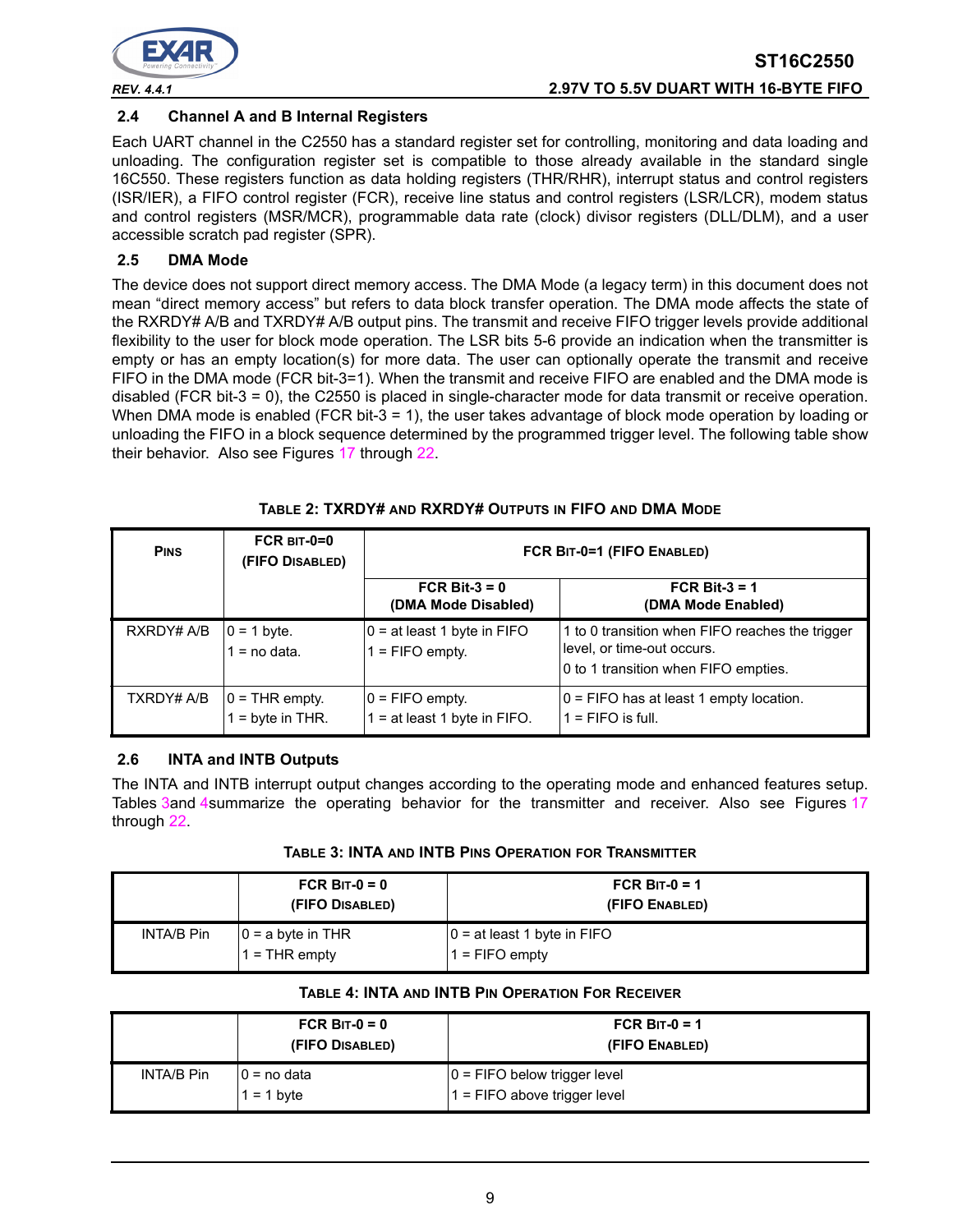



#### **2.7 Crystal Oscillator or External Clock Input**

The C2550 includes an on-chip oscillator (XTAL1 and XTAL2) to produce a clock for both UART sections in the device. The CPU data bus does not require this clock for bus operation. The crystal oscillator provides a system clock to the Baud Rate Generators (BRG) section found in each of the UART. XTAL1 is the input to the oscillator or external clock buffer input with XTAL2 pin being the output. [See "Programmable Baud Rate](#page-9-1) [Generator" on page](#page-9-1) 10.

<span id="page-9-0"></span>



The on-chip oscillator is designed to use an industry standard microprocessor crystal (parallel resonant, fundamental frequency with 10-22 pF capacitance load, ESR of 20-120 ohms and 100ppm frequency tolerance) connected externally between the XTAL1 and XTAL2 pins (see [Figure](#page-9-0) 4), with an external 500kΩ to 1 MΩ resistor across it. Alternatively, an external clock can be connected to the XTAL1 pin to clock the internal baud rate generator for standard or custom rates. Typical oscillator connections are shown in [Figure](#page-9-0) 4. For further reading on oscillator circuit please see application note DAN108 on EXAR's web site.

#### <span id="page-9-1"></span>**2.8 Programmable Baud Rate Generator**

A single baud rate generator is provided for the transmitter and receiver, allowing independent TX/RX channel control. The programmable Baud Rate Generator is capable of operating with a crystal frequency of up to 24 MHz. However, with an external clock input on XTAL1 pin and a 2K ohms pull-up resistor on XTAL2 pin (as shown in [Figure](#page-10-0) 5) it can extend its operation up to 64 MHz (4Mbps serial data rate) at room temperature and 5.0V.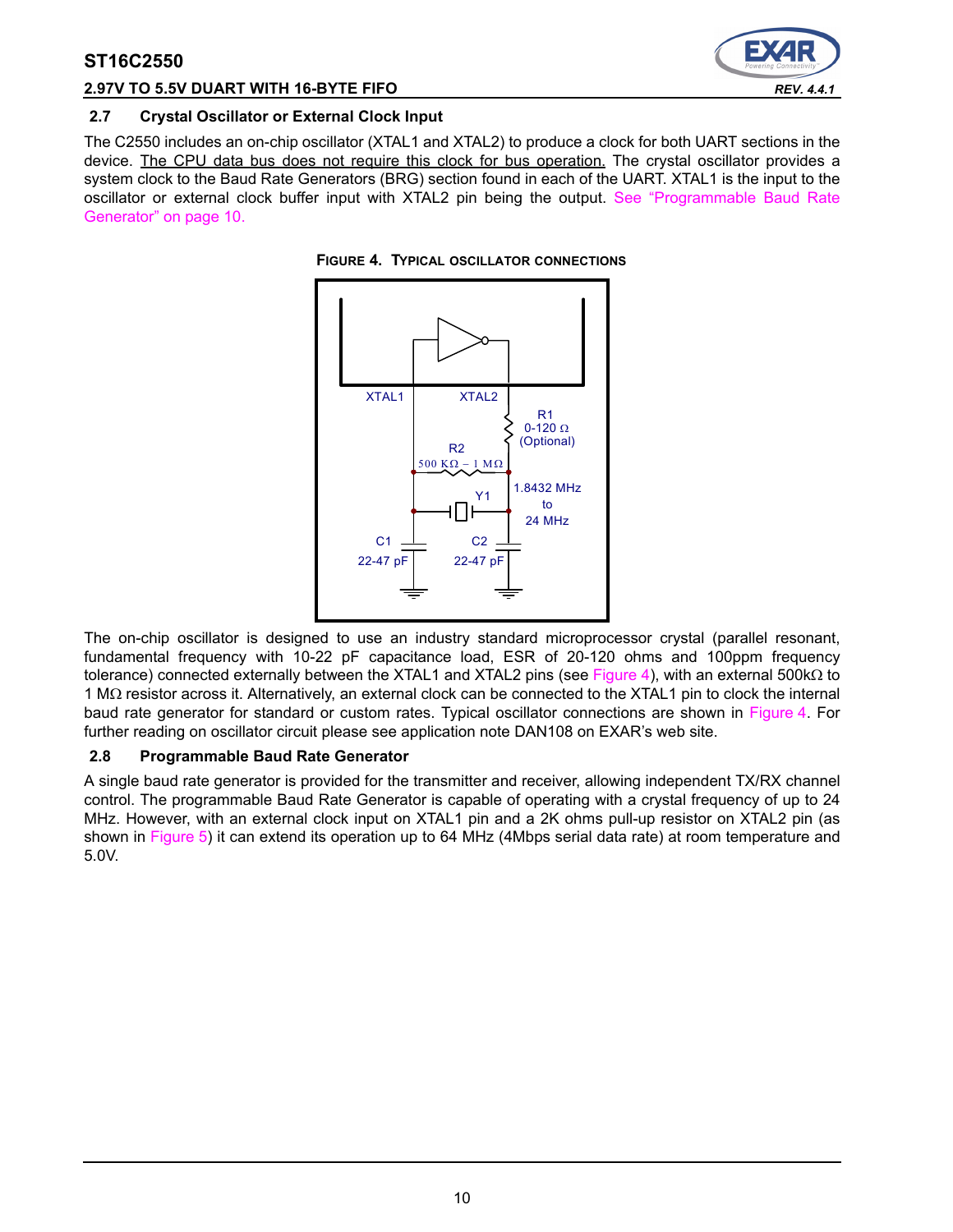



<span id="page-10-0"></span>**FIGURE 5. EXTERNAL CLOCK CONNECTION FOR EXTENDED DATA RATE**

To obtain maximum data rate, it is necessary to use full rail swing on the clock input. See external clock operating frequency over power supply voltage chart in [Figure](#page-10-1) 6.

#### <span id="page-10-1"></span>**FIGURE 6. OPERATING FREQUENCY VERSUS POWER SUPPLY CHART.**

*Requires a 2K ohms pull-up resistor on XTAL2 pin to increase operating speed*

XTAL2

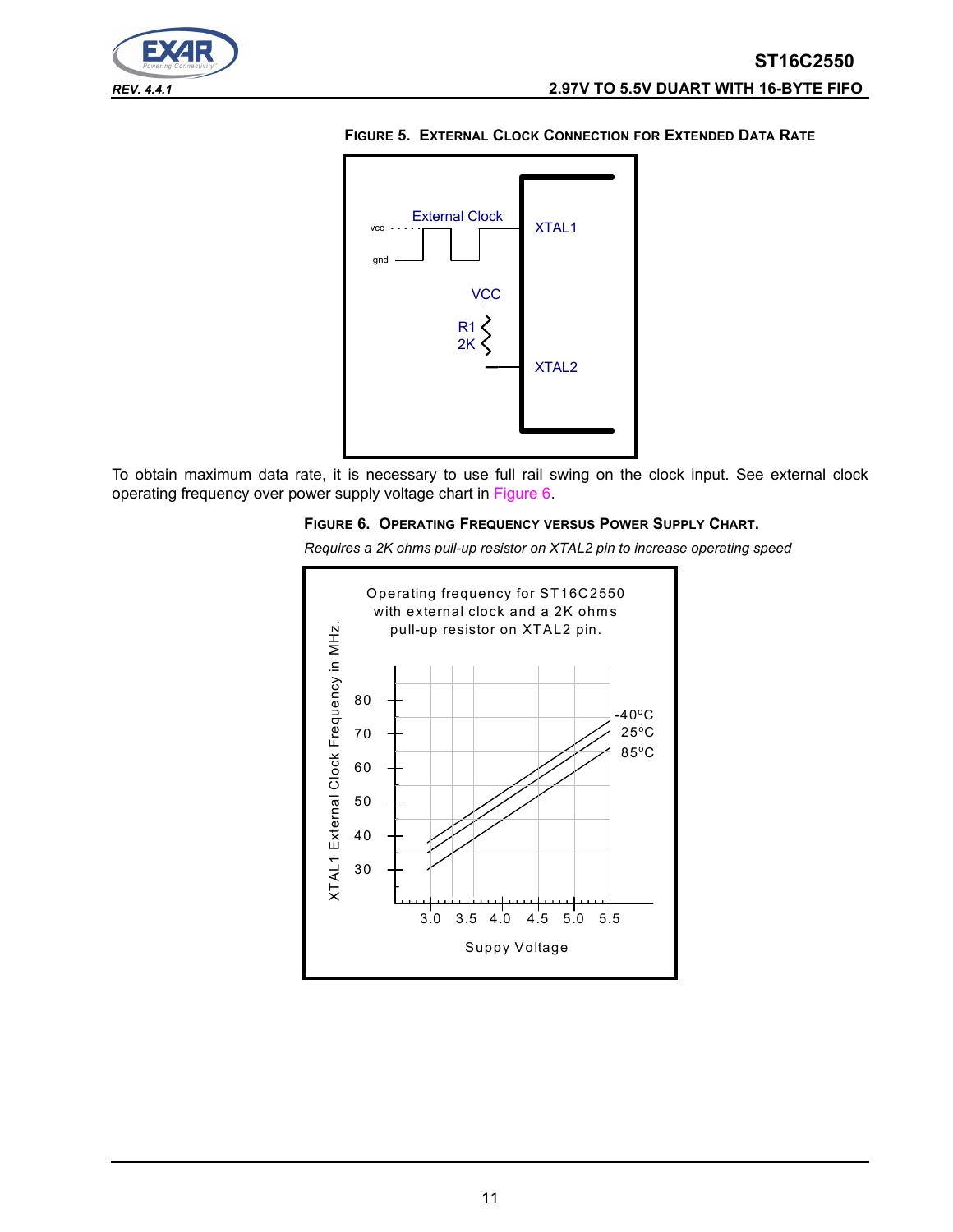## **2.97V TO 5.5V DUART WITH 16-BYTE FIFO** *REV. 4.4.1*



The C2550 divides the basic external clock by 16. The basic 16X clock provides table rates to support standard and custom applications using the same system design. The Baud Rate Generator divides the input 16X clock by any divisor from 1 to  $2^{16}$  -1. The rate table is configured via the DLL and DLM internal register functions. Customized Baud Rates can be achieved by selecting the proper divisor values for the MSB and LSB sections of baud rate generator.

[Table](#page-11-0) 5 shows the standard data rates available with a 14.7456 MHz crystal or external clock at 16X sampling rate. When using a non-standard frequency crystal or external clock, the divisor value can be calculated for DLL/DLM with the following equation.

divisor (decimal) =  $(XTAL1$  clock frequency) / (serial data rate  $x 16$ )

<span id="page-11-0"></span>

| <b>OUTPUT Data Rate</b><br>$MCR$ Bit-7=0 | <b>DIVISOR FOR 16X</b><br><b>Clock (Decimal)</b> | <b>DIVISOR FOR 16X</b><br>Clock (HEX) | <b>DLM PROGRAM</b><br>VALUE (HEX) | <b>DLL PROGRAM</b><br>VALUE (HEX) | <b>DATA RATE</b><br>ERROR (%) |
|------------------------------------------|--------------------------------------------------|---------------------------------------|-----------------------------------|-----------------------------------|-------------------------------|
| 400                                      | 2304                                             | 900                                   | 09                                | 00                                | 0                             |
| 2400                                     | 384                                              | 180                                   | 01                                | 80                                | 0                             |
| 4800                                     | 192                                              | CO                                    | 00                                | CO                                | 0                             |
| 9600                                     | 96                                               | 60                                    | 00                                | 60                                | 0                             |
| 19.2k                                    | 48                                               | 30                                    | 00                                | 30                                | 0                             |
| 38.4k                                    | 24                                               | 18                                    | 00                                | 18                                | $\Omega$                      |
| 76.8k                                    | 12                                               | 0C                                    | 00                                | 0C                                | $\Omega$                      |
| 153.6k                                   | 6                                                | 06                                    | 00                                | 06                                | 0                             |
| 230.4k                                   | 4                                                | 04                                    | 00                                | 04                                | 0                             |
| 460.8k                                   | $\overline{2}$                                   | 02                                    | 00                                | 02                                | 0                             |
| 921.6k                                   | 1                                                | 01                                    | 00                                | 01                                | 0                             |

#### **TABLE 5: TYPICAL DATA RATES WITH A 14.7456 MHZ CRYSTAL OR EXTERNAL CLOCK**

## <span id="page-11-1"></span>**2.9 Transmitter**

The transmitter section comprises of an 8-bit Transmit Shift Register (TSR) and 16 bytes of FIFO which includes a byte-wide Transmit Holding Register (THR). TSR shifts out every data bit with the 16X internal clock. A bit time is 16 clock periods. The transmitter sends the start-bit followed by the number of data bits, inserts the proper parity-bit if enabled, and adds the stop-bit(s). The status of the FIFO and TSR are reported in the Line Status Register (LSR bit-5 and bit-6).

## **2.9.1 Transmit Holding Register (THR) - Write Only**

The transmit holding register is an 8-bit register providing a data interface to the host processor. The host writes transmit data byte to the THR to be converted into a serial data stream including start-bit, data bits, parity-bit and stop-bit(s). The least-significant-bit (Bit-0) becomes first data bit to go out. The THR is the input register to the transmit FIFO of 16 bytes when FIFO operation is enabled by FCR bit-0. Every time a write operation is made to the THR, the FIFO data pointer is automatically bumped to the next sequential data location.

## **2.9.2 Transmitter Operation in non-FIFO Mode**

The host loads transmit data to THR one character at a time. The THR empty flag (LSR bit-5) is set when the data byte is transferred to TSR. THR flag can generate a transmit empty interrupt (ISR bit-1) when it is enabled by IER bit-1. The TSR flag (LSR bit-6) is set when TSR becomes completely empty.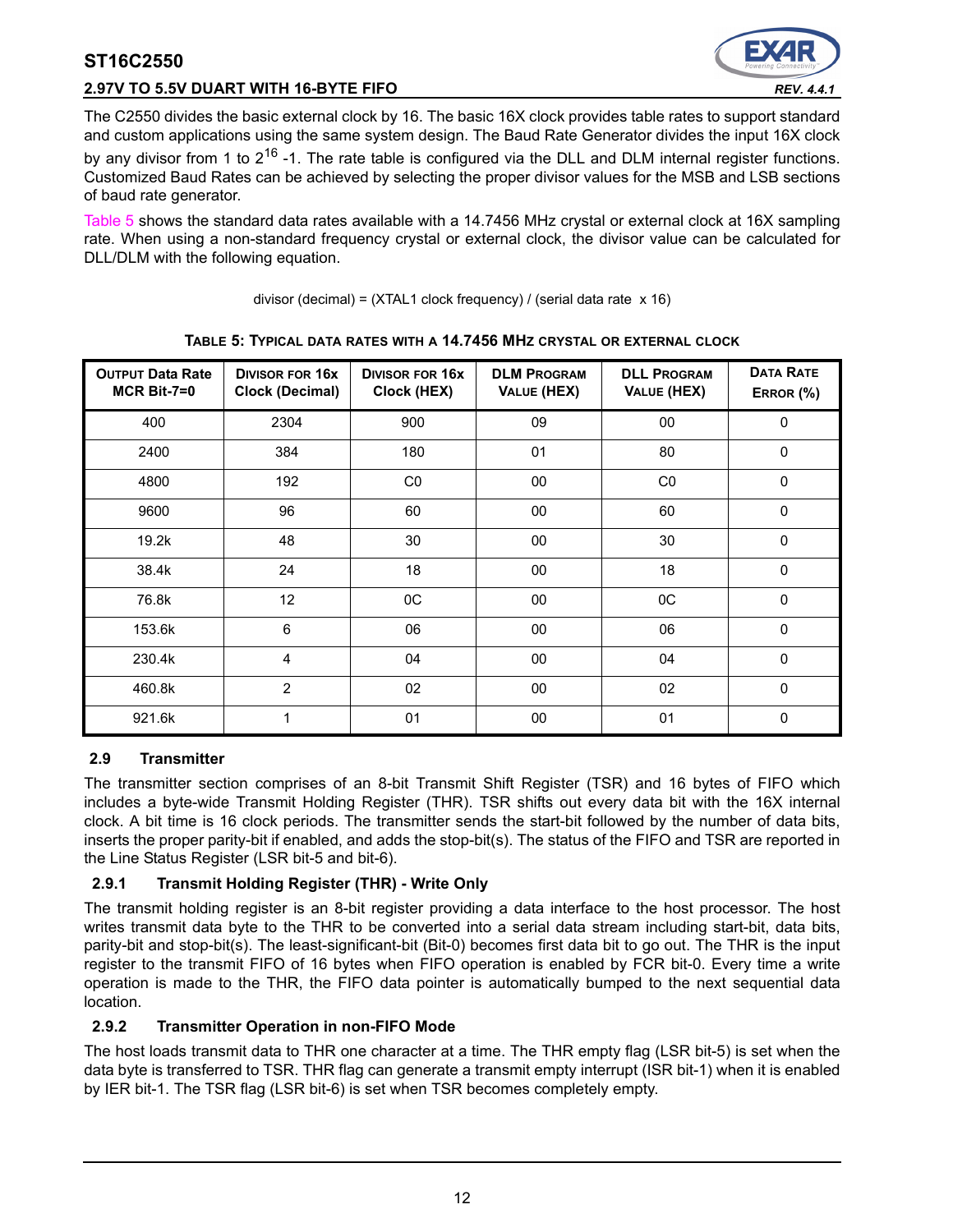





## **2.9.3 Transmitter Operation in FIFO Mode**

The host may fill the transmit FIFO with up to 16 bytes of transmit data. The THR empty flag (LSR bit-5) is set whenever the FIFO is empty. The THR empty flag can generate a transmit empty interrupt (ISR bit-1) when the FIFO becomes empty. The transmit empty interrupt is enabled by IER bit-1. The TSR flag (LSR bit-6) is set when TSR/FIFO becomes empty.



#### **FIGURE 8. TRANSMITTER OPERATION IN FIFO MODE**

## <span id="page-12-0"></span>**2.10 Receiver**

The receiver section contains an 8-bit Receive Shift Register (RSR) and 16 bytes of FIFO which includes a byte-wide Receive Holding Register (RHR). The RSR uses the 16X clock for timing. It verifies and validates every bit on the incoming character in the middle of each data bit. On the falling edge of a start or false start bit, an internal receiver counter starts counting at the 16X clock rate. After 8 clocks the start bit period should be at the center of the start bit. At this time the start bit is sampled and if it is still a logic 0 it is validated. Evaluating the start bit in this manner prevents the receiver from assembling a false character. The rest of the data bits and stop bits are sampled and validated in this same manner to prevent false framing. If there were any error(s), they are reported in the LSR register bits 2-4. Upon unloading the receive data byte from RHR, the receive FIFO pointer is bumped and the error tags are immediately updated to reflect the status of the data byte in RHR register. RHR can generate a receive data ready interrupt upon receiving a character or delay until it reaches the FIFO trigger level. Furthermore, data delivery to the host is guaranteed by a receive data ready time-out interrupt when data is not received for 4 word lengths as defined by LCR[1:0] plus 12 bits time. This is equivalent to 3.7-4.6 character times. The RHR interrupt is enabled by IER bit-0.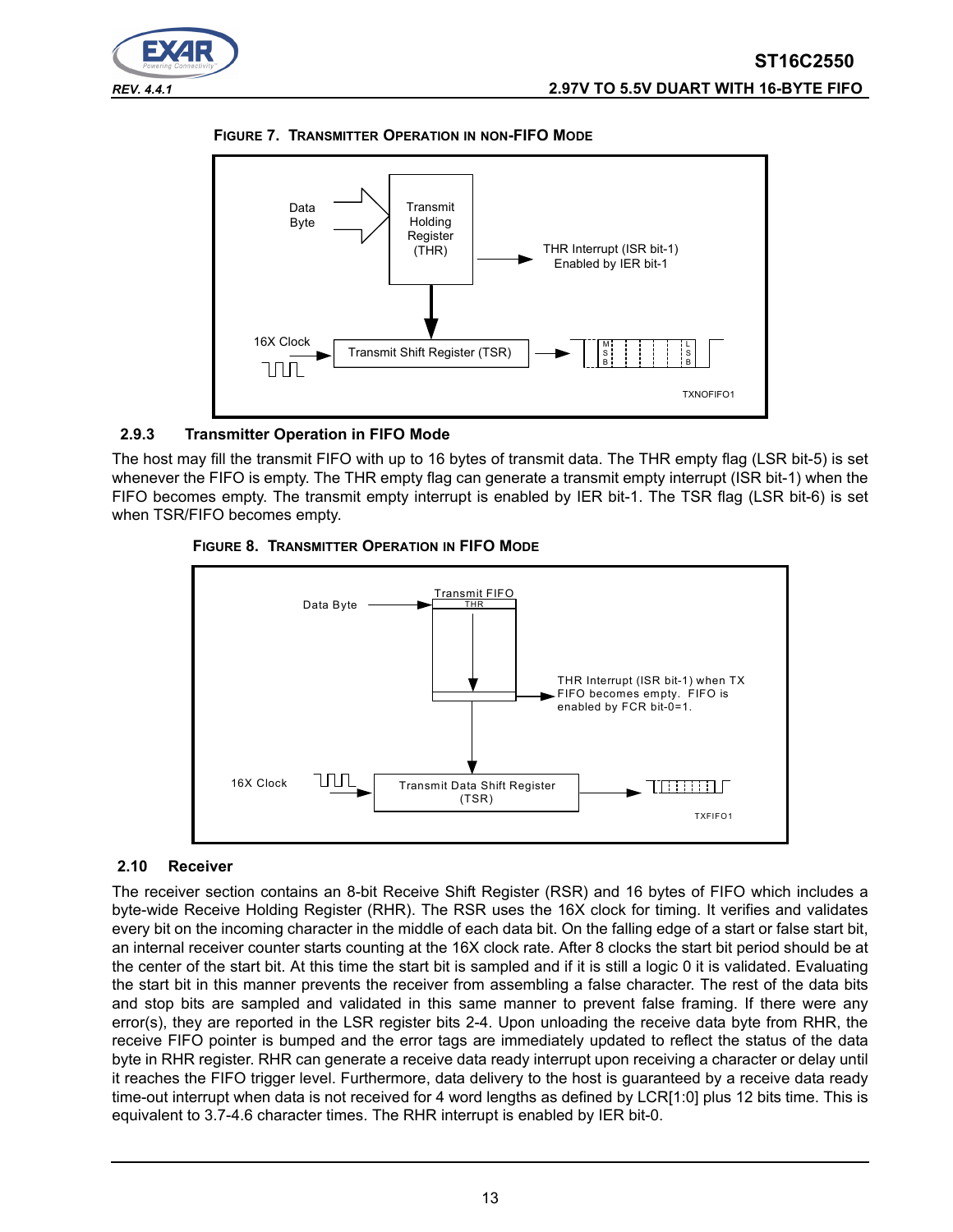

#### **2.97V TO 5.5V DUART WITH 16-BYTE FIFO** *REV. 4.4.1*

### **2.10.1 Receive Holding Register (RHR) - Read-Only**

The Receive Holding Register is an 8-bit register that holds a receive data byte from the Receive Shift Register. It provides the receive data interface to the host processor. The RHR register is part of the receive FIFO of 16 bytes by 11-bits wide, the 3 extra bits are for the 3 error tags to be reported in LSR register. When the FIFO is enabled by FCR bit-0, the RHR contains the first data character received by the FIFO. After the RHR is read, the next character byte is loaded into the RHR and the errors associated with the current data byte are immediately updated in the LSR bits 2-4.







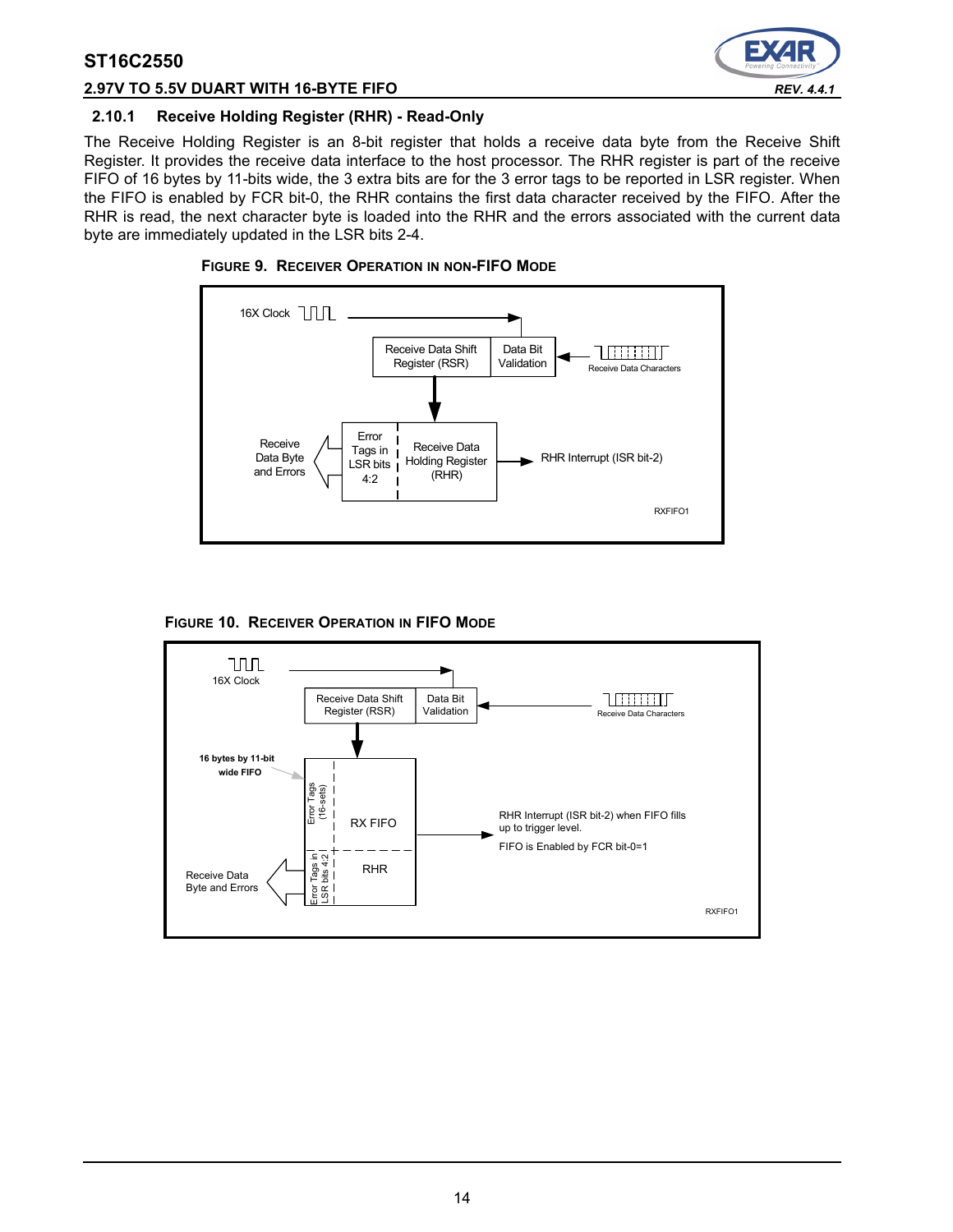

### **2.11 Internal Loopback**

The C2550 UART provides an internal loopback capability for system diagnostic purposes. The internal loopback mode is enabled by setting MCR register bit-4 to logic 1. All regular UART functions operate normally. [Figure](#page-14-0) 11 shows how the modem port signals are re-configured. Transmit data from the transmit shift register output is internally routed to the receive shift register input allowing the system to receive the same data that it was sending. The TX pin is held at logic 1 or mark condition while RTS# and DTR# are de-asserted, and CTS#, DSR# CD# and RI# inputs are ignored. Caution: the RX input must be held to a logic 1 during loopback test else upon exiting the loopback test the UART may detect and report a false "break" signal.



<span id="page-14-0"></span>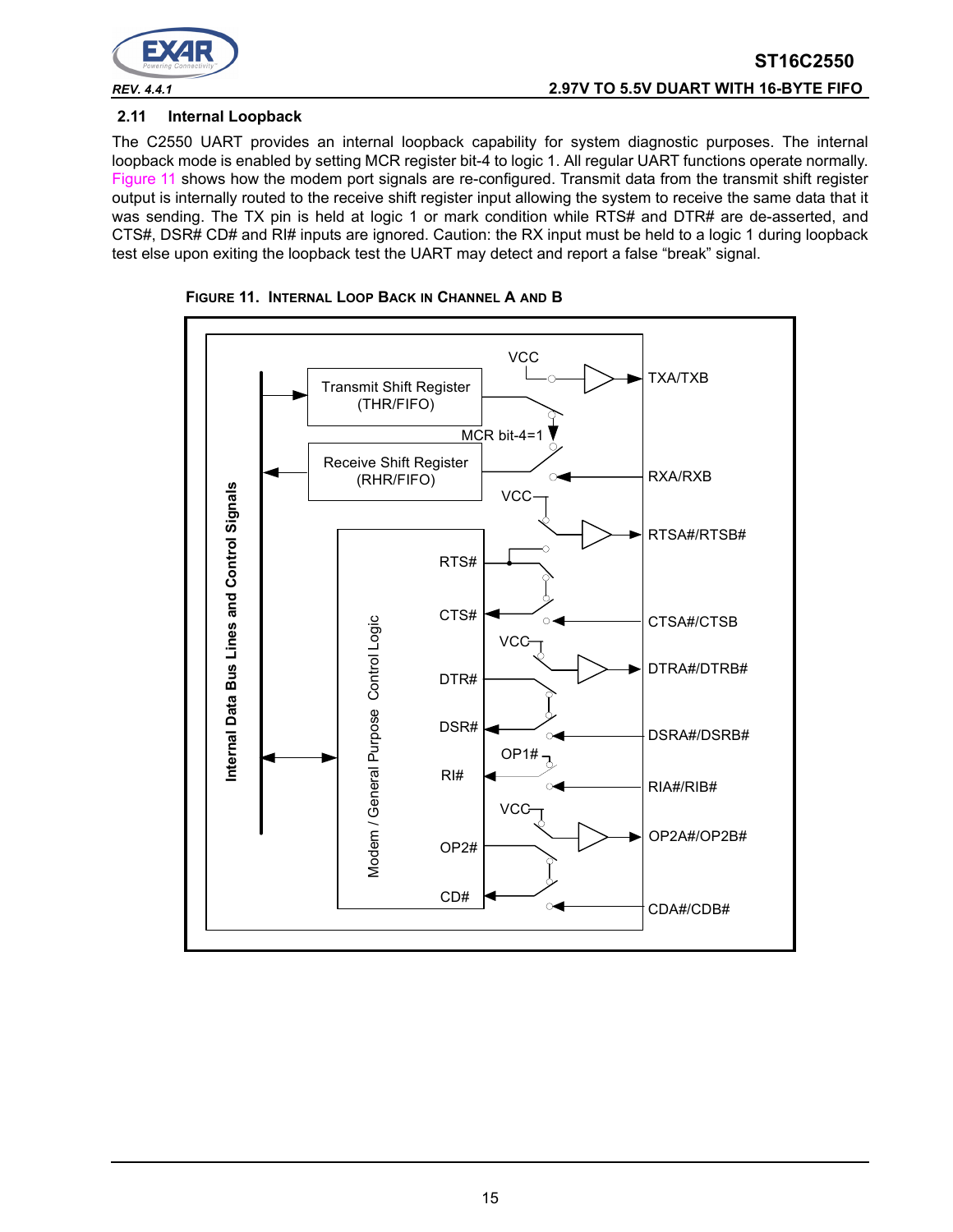

#### **2.97V TO 5.5V DUART WITH 16-BYTE FIFO** *REV. 4.4.1*

#### **3.0 UART INTERNAL REGISTERS**

Each of the UART channel in the C2550 has its own set of configuration registers selected by address lines A0, A1 and A2 with CSA# or CSB# selecting the channel. The registers are 16C550 compatible. The complete register set is shown on [Table](#page-15-0) 6 and [Table](#page-16-0) 7.

<span id="page-15-0"></span>

| A2, A1, A0 ADDRESSES               | <b>REGISTER</b>                                                   | <b>READ/WRITE</b>       | <b>COMMENTS</b> |  |  |  |  |  |
|------------------------------------|-------------------------------------------------------------------|-------------------------|-----------------|--|--|--|--|--|
|                                    | <b>16C550 COMPATIBLE REGISTERS</b>                                |                         |                 |  |  |  |  |  |
| $\mathbf{0}$<br>$0\quad 0$         | RHR - Receive Holding Register<br>THR - Transmit Holding Register | Read-only<br>Write-only | $LCR[7] = 0$    |  |  |  |  |  |
| $\Omega$<br>$\mathbf{0}$<br>0      | DLL - Div Latch Low Byte                                          | Read/Write              | $LCR[7] = 1$    |  |  |  |  |  |
| $\mathbf 0$<br>0<br>$\overline{1}$ | DLM - Div Latch High Byte                                         | Read/Write              | $LCR[7] = 1$    |  |  |  |  |  |
| 0<br>0<br>-1                       | IER - Interrupt Enable Register                                   | Read/Write              | $LCR[7] = 0$    |  |  |  |  |  |
| $\Omega$<br>$1\quad 0$             | ISR - Interrupt Status Register<br>FCR - FIFO Control Register    | Read-only<br>Write-only |                 |  |  |  |  |  |
| $\Omega$<br>$1 \quad 1$            | <b>LCR - Line Control Register</b>                                | Read/Write              |                 |  |  |  |  |  |
| 0 <sub>0</sub><br>$\mathbf 1$      | MCR - Modem Control Register                                      | Read/Write              |                 |  |  |  |  |  |
| $\mathbf{1}$<br>0 <sub>1</sub>     | LSR - Line Status Register<br>Reserved                            | Read-only<br>Write-only |                 |  |  |  |  |  |
| $\mathbf{1}$<br>$1\quad 0$         | MSR - Modem Status Register<br>Reserved                           | Read-only<br>Write-only |                 |  |  |  |  |  |
| 1.<br>1<br>1                       | SPR - Scratch Pad Register                                        | Read/Write              |                 |  |  |  |  |  |

#### **TABLE 6: UART CHANNEL A AND B UART INTERNAL REGISTERS**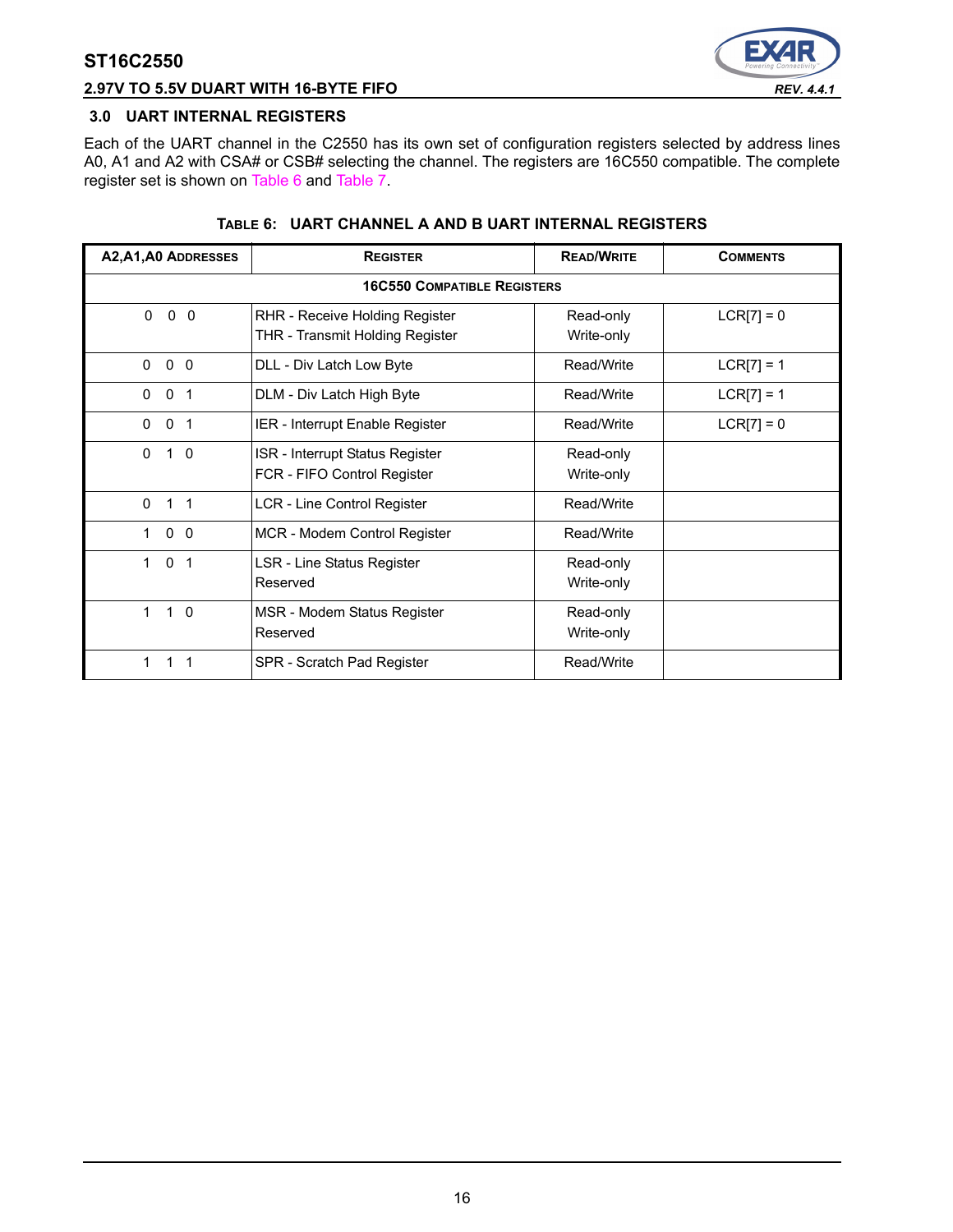*REV. 4.4.1* **2.97V TO 5.5V DUART WITH 16-BYTE FIFO**

EX

.

<span id="page-16-0"></span>

| <b>ADDRESS</b><br>A2-A0            | <b>REG</b><br><b>NAME</b> | READ/<br><b>WRITE</b> | <b>BIT-7</b>                     | <b>BIT-6</b>                 | <b>BIT-5</b>                       | <b>BIT-4</b>                        | <b>BIT-3</b>                            | <b>BIT-2</b>                            | <b>BIT-1</b>                        | <b>BIT-0</b>                  | <b>COMMENT</b> |
|------------------------------------|---------------------------|-----------------------|----------------------------------|------------------------------|------------------------------------|-------------------------------------|-----------------------------------------|-----------------------------------------|-------------------------------------|-------------------------------|----------------|
| <b>16C550 Compatible Registers</b> |                           |                       |                                  |                              |                                    |                                     |                                         |                                         |                                     |                               |                |
| 000                                | <b>RHR</b>                | <b>RD</b>             | Bit-7                            | Bit-6                        | Bit-5                              | Bit-4                               | Bit-3                                   | Bit-2                                   | Bit-1                               | Bit-0                         |                |
| 000                                | <b>THR</b>                | <b>WR</b>             | Bit-7                            | Bit-6                        | Bit-5                              | Bit-4                               | Bit-3                                   | Bit-2                                   | Bit-1                               | Bit-0                         |                |
| 001                                | <b>IER</b>                | RD/WR                 | $\mathbf 0$                      | $\mathbf 0$                  | $\mathbf 0$                        | 0                                   | Stat.<br>Int.<br>Enable                 | Modem RXLine<br>Stat.<br>Int.<br>Enable | <b>TX</b><br>Empty<br>Int<br>Enable | RX<br>Data<br>Int.<br>Enable  | $LCR[7] = 0$   |
| 010                                | <b>ISR</b>                | <b>RD</b>             | <b>FIFOs</b><br>Enabled          | <b>FIFOs</b><br>Enabled      | $\Omega$                           | $\Omega$                            | <b>INT</b><br>Source<br>Bit-3           | <b>INT</b><br>Source<br>Bit-2           | <b>INT</b><br>Source<br>Bit-1       | <b>INT</b><br>Source<br>Bit-0 |                |
| 010                                | <b>FCR</b>                | <b>WR</b>             | <b>RXFIFO</b><br>Trigger         | <b>RXFIFO</b><br>Trigger     | $\mathbf 0$                        | $\pmb{0}$                           | <b>DMA</b><br>Mode<br>Enable            | <b>TX</b><br><b>FIFO</b><br>Reset       | <b>RX</b><br><b>FIFO</b><br>Reset   | <b>FIFOs</b><br>Enable        |                |
| 011                                | <b>LCR</b>                | RD/WR                 | Divisor<br>Enable                | Set TX<br><b>Break</b>       | Set Par-<br>ity                    | Even<br>Parity                      | Parity<br>Enable                        | Stop<br><b>Bits</b>                     | Word<br>Length<br>Bit-1             | Word<br>Length<br>Bit-0       |                |
| 100                                | <b>MCR</b>                | RD/WR                 | 0                                | $\mathbf 0$                  | $\mathbf 0$                        | Internal<br>Loop-<br>back<br>Enable | OP2#/<br><b>INT</b><br>Output<br>Enable | Rsrvd<br>(OP1#)                         | RTS#<br>Output<br>Control           | DTR#<br>Output<br>Control     |                |
| 101                                | <b>LSR</b>                | <b>RD</b>             | <b>RXFIFO</b><br>Global<br>Error | THR &<br><b>TSR</b><br>Empty | <b>THR</b><br>Empty                | RX<br><b>Break</b>                  | <b>RX</b><br>Fram-<br>ing<br>Error      | <b>RX</b><br>Parity<br>Error            | <b>RX</b><br>Over-<br>run<br>Error  | <b>RX</b><br>Data<br>Ready    |                |
| $110$                              | <b>MSR</b>                | <b>RD</b>             | CD#<br>Input                     | RI#<br>Input                 | DSR#<br>Input                      | CTS#<br>Input                       | Delta<br>CD#                            | Delta<br>RI#                            | Delta<br>DSR#                       | Delta<br>CTS#                 |                |
| 111                                | <b>SPR</b>                | RD/WR                 | Bit-7                            | Bit-6                        | Bit-5                              | Bit-4                               | Bit-3                                   | Bit-2                                   | Bit-1                               | Bit-0                         |                |
|                                    |                           |                       |                                  |                              | <b>Baud Rate Generator Divisor</b> |                                     |                                         |                                         |                                     |                               |                |
| 000                                | <b>DLL</b>                | RD/WR                 | Bit-7                            | Bit-6                        | Bit-5                              | Bit-4                               | Bit-3                                   | Bit-2                                   | Bit-1                               | Bit-0                         | $LCR[7] = 1$   |
| 001                                | <b>DLM</b>                | RD/WR                 | Bit-7                            | Bit-6                        | Bit-5                              | Bit-4                               | Bit-3                                   | Bit-2                                   | Bit-1                               | Bit-0                         |                |

## **TABLE 7: INTERNAL REGISTERS DESCRIPTION**

## **4.0 INTERNAL REGISTER DESCRIPTIONS**

#### **4.1 Receive Holding Register (RHR) - Read- Only**

[See "Receiver" on page](#page-12-0) 13.

#### **4.2 Transmit Holding Register (THR) - Write-Only**

[See "Transmitter" on page](#page-11-1) 12.

#### **4.3 Interrupt Enable Register (IER) - Read/Write**

The Interrupt Enable Register (IER) masks the interrupts from receive data ready, transmit empty, line status and modem status registers. These interrupts are reported in the Interrupt Status Register (ISR).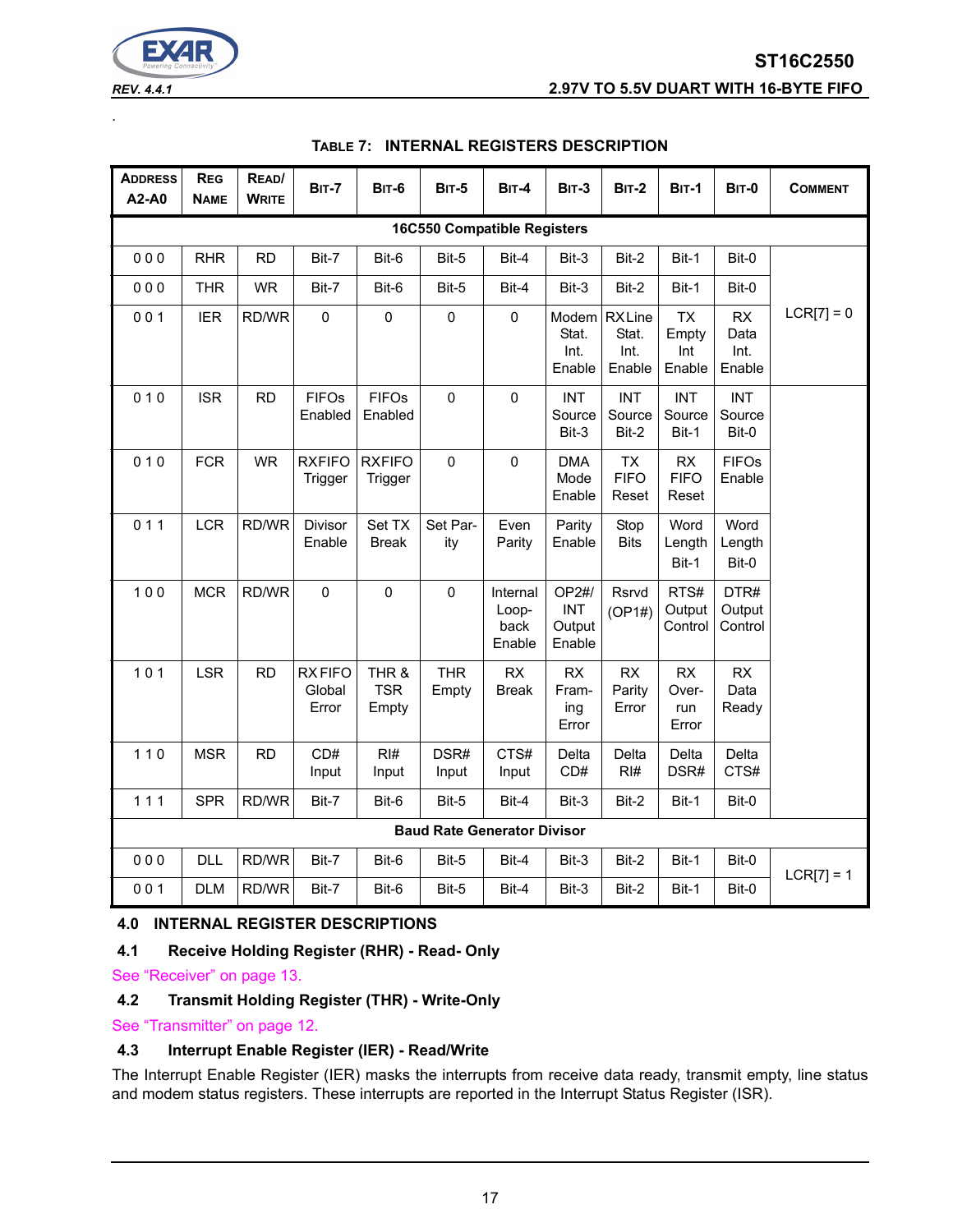#### **2.97V TO 5.5V DUART WITH 16-BYTE FIFO** *REV. 4.4.1*



#### **4.3.1 IER versus Receive FIFO Interrupt Mode Operation**

When the receive FIFO (FCR BIT-0 = 1) and receive interrupts (IER BIT-0 = 1) are enabled, the RHR interrupts (see ISR bits 2 and 3) status will reflect the following:

- **A.** The receive data available interrupts are issued to the host when the FIFO has reached the programmed trigger level. It will be cleared when the FIFO drops below the programmed trigger level.
- **B.** FIFO level will be reflected in the ISR register when the FIFO trigger level is reached. Both the ISR register status bit and the interrupt will be cleared when the FIFO drops below the trigger level.
- **C.** The receive data ready bit (LSR BIT-0) is set as soon as a character is transferred from the shift register to the receive FIFO. It is reset when the FIFO is empty.

#### **4.3.2 IER versus Receive/Transmit FIFO Polled Mode Operation**

When FCR BIT-0 equals a logic 1 for FIFO enable; resetting IER bits 0-3 enables the ST16C2550 in the FIFO polled mode of operation. Since the receiver and transmitter have separate bits in the LSR either or both can be used in the polled mode by selecting respective transmit or receive control bit(s).

- **A.** LSR BIT-0 indicates there is data in RHR or RX FIFO.
- **B.** LSR BIT-1 indicates an overrun error has occurred and that data in the FIFO may not be valid.
- **C.** LSR BIT 2-4 provides the type of receive data errors encountered for the data byte in RHR, if any.
- **D.** LSR BIT-5 indicates Transmit FIFO is empty.
- **E.** LSR BIT-6 indicates when both the transmit FIFO and TSR are empty.
- **F.** LSR BIT-7 indicates a data error in at least one character in the RX FIFO.

#### **IER[0]: RHR Interrupt Enable**

The receive data ready interrupt will be issued when RHR has a data character in the non-FIFO mode or when the receive FIFO has reached the programmed trigger level in the FIFO mode.

- Logic 0 = Disable the receive data ready interrupt (default).
- Logic 1 = Enable the receiver data ready interrupt.

#### **IER[1]: THR Interrupt Enable**

This bit enables the Transmit Ready interrupt which is issued whenever the Transmit FIFO becomes empty. If the Transmit FIFO is empty when this bit is enabled, an interrupt will be generated.

- Logic 0 = Disable Transmit Ready interrupt (default).
- Logic 1 = Enable Transmit Ready interrupt.

#### **IER[2]: Receive Line Status Interrupt Enable**

If any of the LSR register bits 1, 2, 3 or 4 is a logic 1, it will generate an interrupt to inform the host controller about the error status of the current data byte in FIFO. LSR bit-1 generates an interrupt immediately when the character has been received. LSR bits 2-4 generate an interrupt when the character with errors is read out of the FIFO.

- Logic 0 = Disable the receiver line status interrupt (default).
- Logic 1 = Enable the receiver line status interrupt.

#### **IER[3]: Modem Status Interrupt Enable**

- Logic 0 = Disable the modem status register interrupt (default).
- Logic 1 = Enable the modem status register interrupt.

#### **IER[7:4]: Reserved**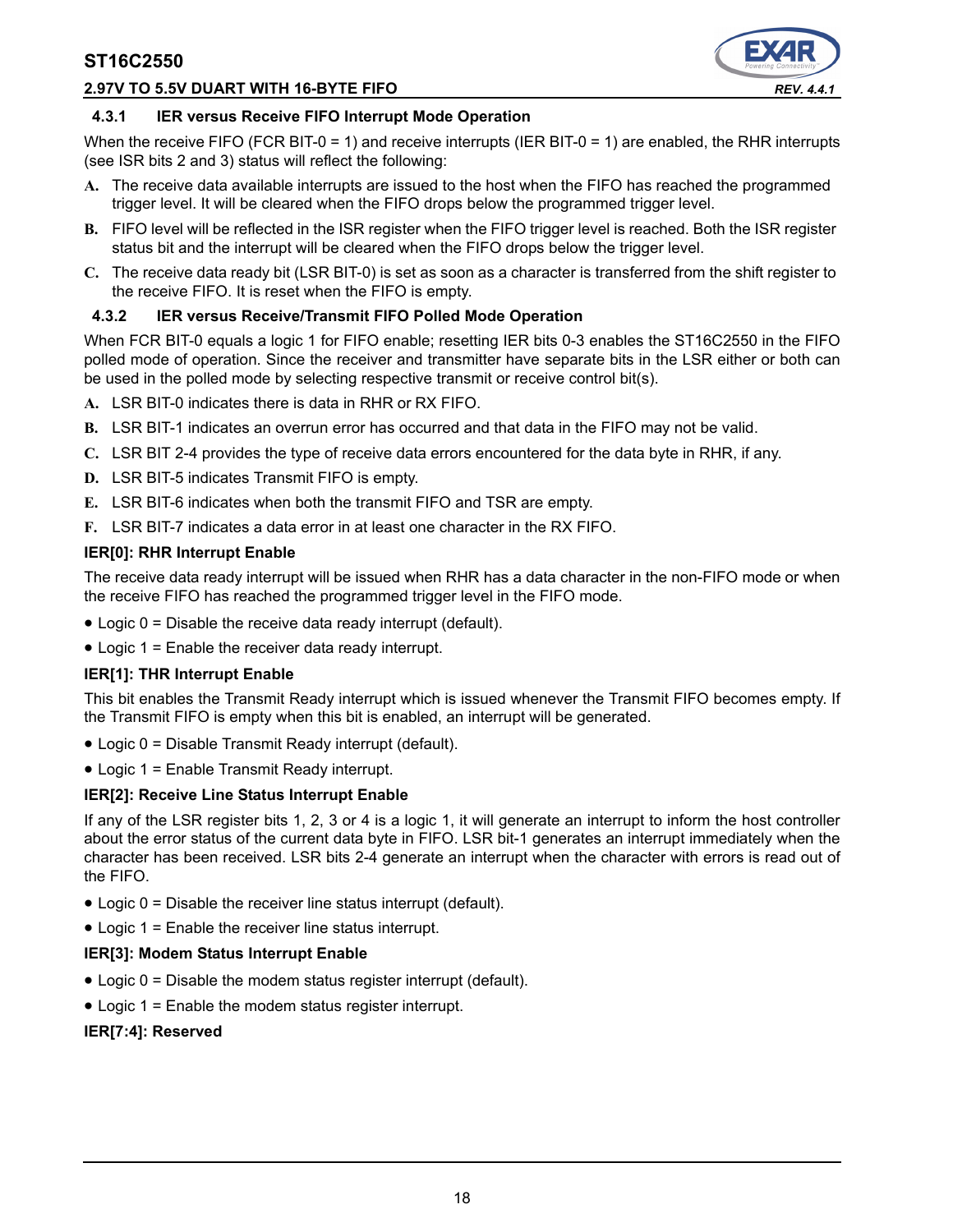

#### **4.4 Interrupt Status Register (ISR) - Read-Only**

The UART provides multiple levels of prioritized interrupts to minimize external software interaction. The Interrupt Status Register (ISR) provides the user with four interrupt status bits. Performing a read cycle on the ISR will give the user the current highest pending interrupt level to be serviced, others are queued up to be serviced next. No other interrupts are acknowledged until the pending interrupt is serviced. The Interrupt Source Table, [Table](#page-18-0) 8, shows the data values (bits 0-3) for the interrupt priority levels and the interrupt sources associated with each of these interrupt levels.

#### **4.4.1 Interrupt Generation:**

- LSR is by any of the LSR bits 1, 2, 3 and 4.
- RXRDY is by RX trigger level.
- RXRDY Time-out is by a 4-char plus 12 bits delay timer.
- TXRDY is by TX FIFO empty.
- MSR is by any of the MSR bits 0, 1, 2 and 3.

#### **4.4.2 Interrupt Clearing:**

- LSR interrupt is cleared by a read to the LSR register.
- RXRDY interrupt is cleared by reading data until FIFO falls below the trigger level.
- RXRDY Time-out interrupt is cleared by reading RHR.
- TXRDY interrupt is cleared by a read to the ISR register or writing to THR.
- MSR interrupt is cleared by a read to the MSR register.

<span id="page-18-0"></span>

| <b>PRIORITY LEVEL</b> | <b>ISR REGISTER STATUS BITS</b> |              |              |              | <b>SOURCE OF INTERRUPT</b>          |
|-----------------------|---------------------------------|--------------|--------------|--------------|-------------------------------------|
|                       | <b>BIT-3</b>                    | <b>BIT-2</b> | <b>BIT-1</b> | <b>BIT-0</b> |                                     |
|                       | 0                               |              |              | 0            | LSR (Receiver Line Status Register) |
| 2                     |                                 |              | 0            | 0            | RXRDY (Receive Data Time-out)       |
| 3                     | 0                               |              | 0            | 0            | <b>RXRDY (Received Data Ready)</b>  |
| 4                     | 0                               | 0            |              | 0            | <b>TXRDY (Transmit Ready)</b>       |
| 5                     | $\mathbf 0$                     | 0            | $\mathbf{0}$ | 0            | MSR (Modem Status Register)         |
|                       | 0                               | 0            | 0            |              | None (default)                      |

#### **TABLE 8: INTERRUPT SOURCE AND PRIORITY LEVEL**

#### **ISR[0]: Interrupt Status**

- Logic 0 = An interrupt is pending and the ISR contents may be used as a pointer to the appropriate interrupt service routine.
- Logic 1 = No interrupt pending (default).

#### **ISR[3:1]: Interrupt Status**

These bits indicate the source for a pending interrupt at interrupt priority levels (See [Table](#page-18-0) 8).

#### **ISR[5:4]: Reserved**

#### **ISR[7:6]: FIFO Enable Status**

These bits are set to a logic 0 when the FIFOs are disabled. They are set to a logic 1 when the FIFOs are enabled.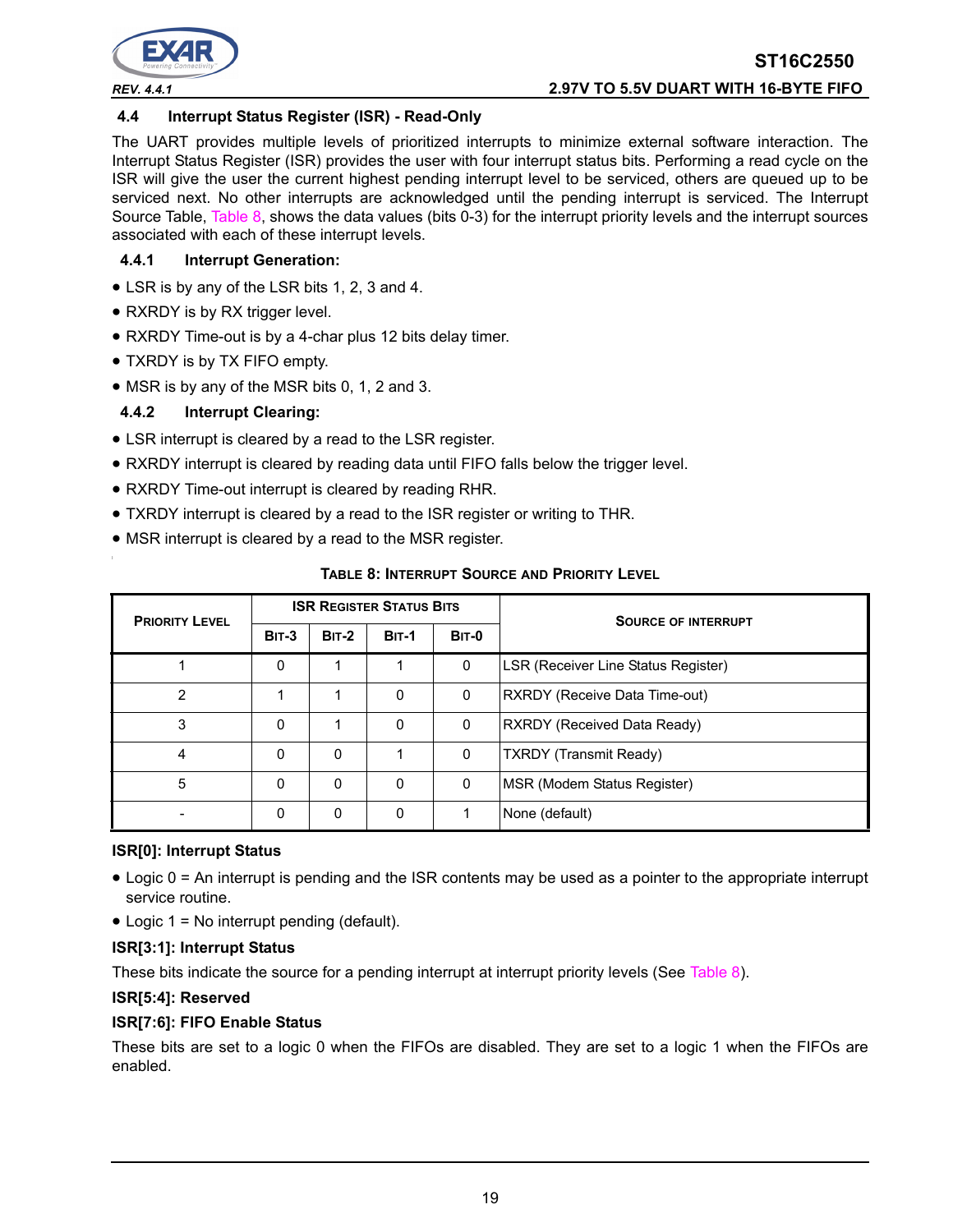#### **2.97V TO 5.5V DUART WITH 16-BYTE FIFO** *REV. 4.4.1*



#### **4.5 FIFO Control Register (FCR) - Write-Only**

This register is used to enable the FIFOs, clear the FIFOs, set the transmit/receive FIFO trigger levels, and select the DMA mode. The DMA, and FIFO modes are defined as follows:

#### **FCR[0]: TX and RX FIFO Enable**

- Logic 0 = Disable the transmit and receive FIFO (default).
- Logic 1 = Enable the transmit and receive FIFOs. This bit must be set to logic 1 when other FCR bits are written or they will not be programmed.

#### **FCR[1]: RX FIFO Reset**

This bit is only active when FCR bit-0 is a '1'.

- Logic 0 = No receive FIFO reset (default)
- Logic 1 = Reset the receive FIFO pointers and FIFO level counter logic (the receive shift register is not cleared or altered). This bit will return to a logic 0 after resetting the FIFO.

#### **FCR[2]: TX FIFO Reset**

This bit is only active when FCR bit-0 is a '1'.

- Logic 0 = No transmit FIFO reset (default).
- Logic 1 = Reset the transmit FIFO pointers and FIFO level counter logic (the transmit shift register is not cleared or altered). This bit will return to a logic 0 after resetting the FIFO.

#### **FCR[3]: DMA Mode Select**

Controls the behavior of the -TXRDY and -RXRDY pins. See DMA operation section for details.

- Logic 0 = Normal Operation (default).
- Logic 1 = DMA Mode.

#### **FCR[5:4]: Reserved**

#### **FCR[7:6]: Receive FIFO Trigger Select**

(logic 0 = default, RX trigger level =1)

<span id="page-19-0"></span>These 2 bits are used to set the trigger level for the receive FIFO. The UART will issue a receive interrupt when the number of the characters in the FIFO crosses the trigger level. [Table](#page-19-0) 9 shows the complete selections.

| <b>FCR</b><br><b>BIT-7</b> | <b>FCR</b><br><b>BIT-6</b> | <b>RECEIVE</b><br><b>TRIGGER</b><br>LEVEL | <b>COMPATIBILITY</b> |
|----------------------------|----------------------------|-------------------------------------------|----------------------|
|                            |                            | 1 (default)                               | 16C550, 16C2552,     |
|                            |                            |                                           | 16C554, 16C580 com-  |
|                            |                            | 8                                         | patible.             |
|                            |                            | 14                                        |                      |

**TABLE 9: RECEIVE FIFO TRIGGER LEVEL SELECTION**

#### **4.6 Line Control Register (LCR) - Read/Write**

The Line Control Register is used to specify the asynchronous data communication format. The word or character length, the number of stop bits, and the parity are selected by writing the appropriate bits in this register.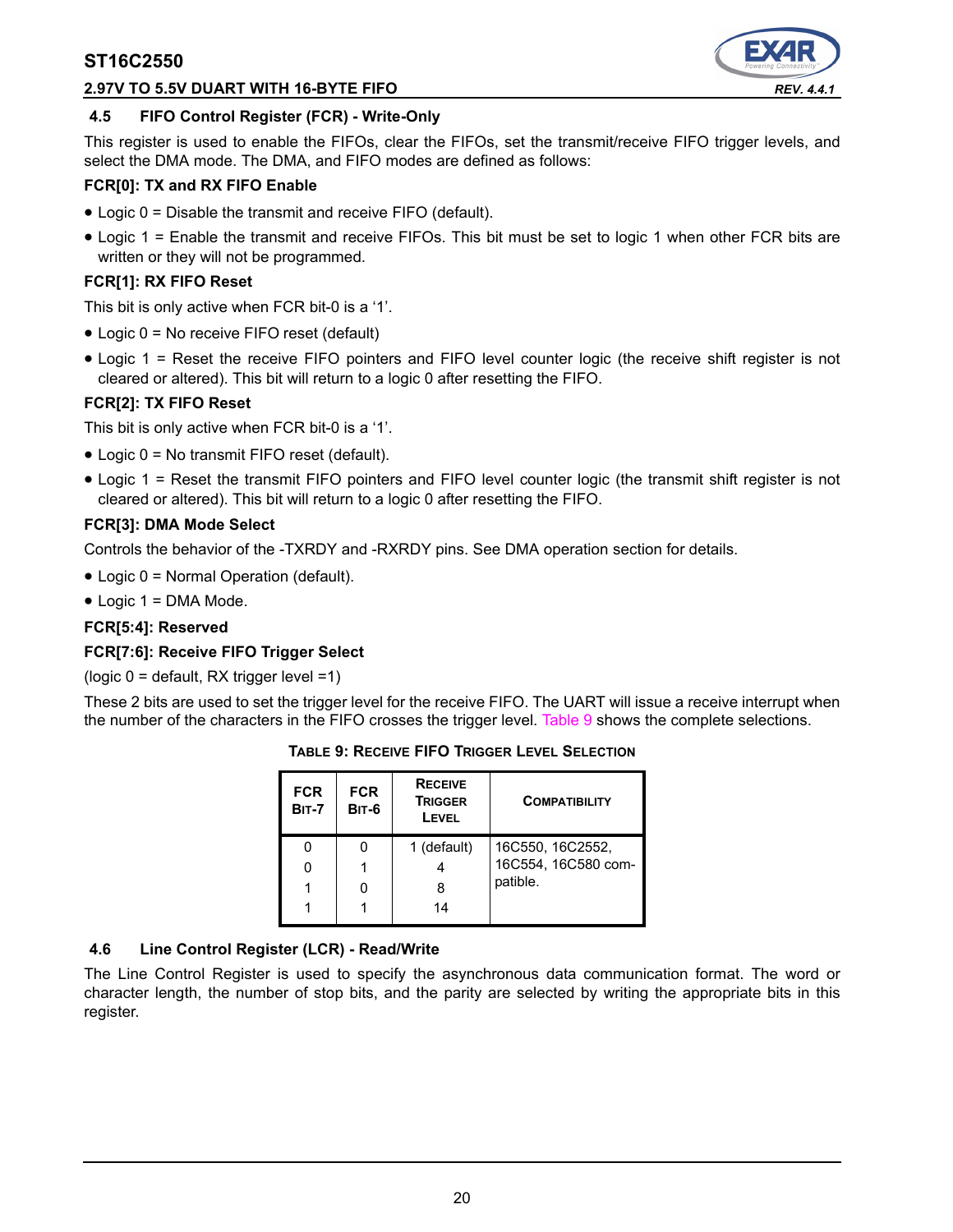

#### **LCR[1:0]: TX and RX Word Length Select**

These two bits specify the word length to be transmitted or received.

| <b>BIT-1</b> | <b>BIT-0</b> | <b>WORD LENGTH</b> |
|--------------|--------------|--------------------|
|              |              | 5 (default)        |
|              |              |                    |
|              |              |                    |
|              |              |                    |

#### **LCR[2]: TX and RX Stop-bit Length Select**

The length of stop bit is specified by this bit in conjunction with the programmed word length.

| <b>BIT-2</b> | <b>WORD</b><br><b>LENGTH</b> | <b>STOP BIT LENGTH</b><br>(BIT TIME(S)) |  |  |  |  |
|--------------|------------------------------|-----------------------------------------|--|--|--|--|
|              | 5,6,7,8                      | 1 (default)                             |  |  |  |  |
|              | 5                            | $1 - 1/2$                               |  |  |  |  |
|              | 6,7,8                        |                                         |  |  |  |  |

#### **LCR[3]: TX and RX Parity Select**

Parity or no parity can be selected via this bit. The parity bit is a simple way used in communications for data integrity check. See [Table](#page-21-0) 10 for parity selection summary below.

- $\bullet$  Logic 0 = No parity.
- Logic 1 = A parity bit is generated during the transmission while the receiver checks for parity error of the data character received.

#### **LCR[4]: TX and RX Parity Select**

If the parity bit is enabled with LCR bit-3 set to a logic 1, LCR BIT-4 selects the even or odd parity format.

- Logic 0 = ODD Parity is generated by forcing an odd number of logic 1's in the transmitted character. The receiver must be programmed to check the same format (default).
- Logic 1 = EVEN Parity is generated by forcing an even number of logic 1's in the transmitted character. The receiver must be programmed to check the same format.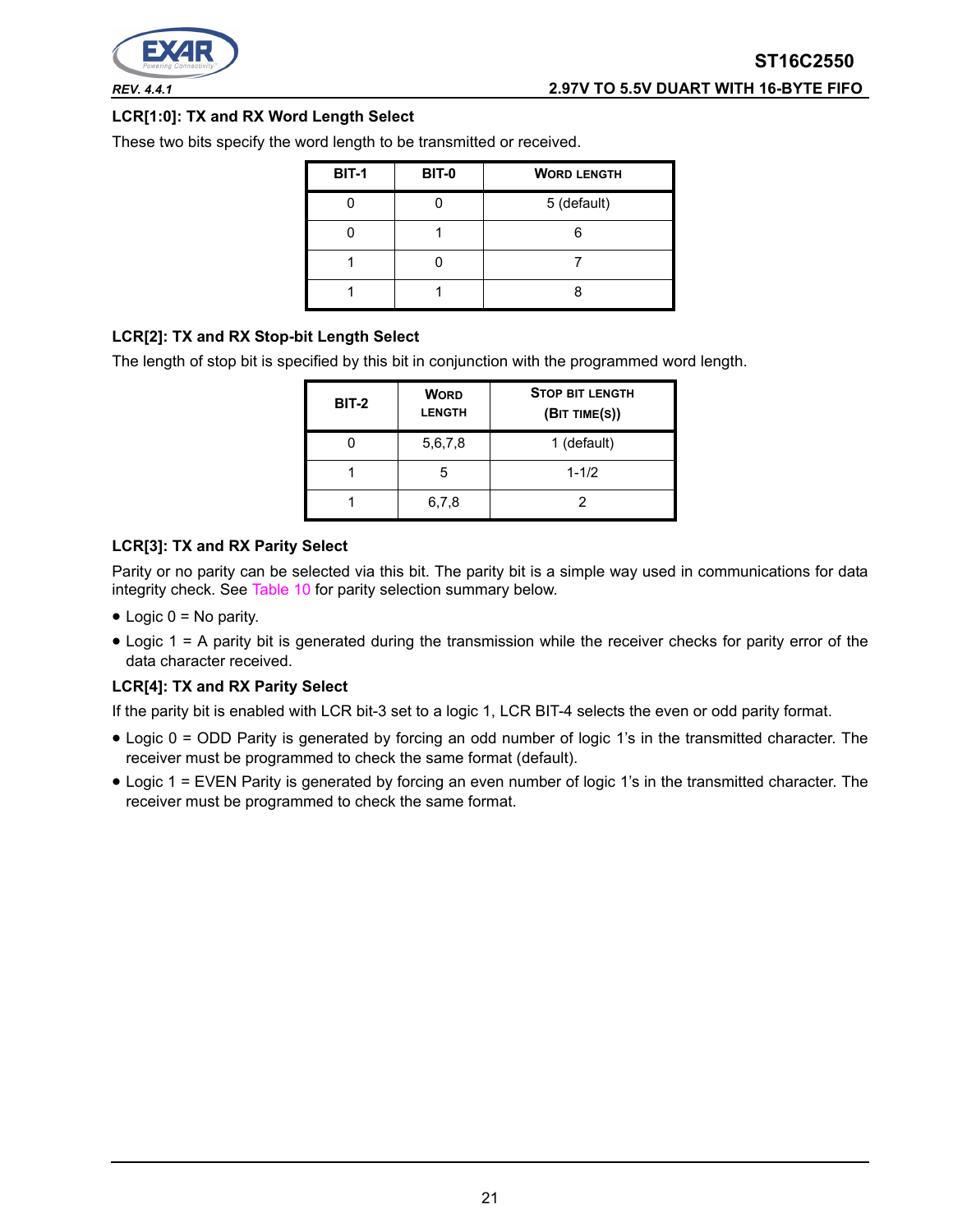## **2.97V TO 5.5V DUART WITH 16-BYTE FIFO** *REV. 4.4.1*

## **LCR[5]: TX and RX Parity Select**

If the parity bit is enabled, LCR BIT-5 selects the forced parity format.

- LCR[5] = logic 0, parity is not forced (default).
- LCR[5] = logic 1 and LCR[4] = logic 0, parity bit is forced to a logical 1 for the transmit and receive data.
- <span id="page-21-0"></span>• LCR[5] = logic 1 and LCR[4] = logic 1, parity bit is forced to a logical 0 for the transmit and receive data.

|  | LCR BIT-5 LCR BIT-4 LCR BIT-3 | <b>PARITY SELECTION</b>     |
|--|-------------------------------|-----------------------------|
|  |                               | No parity                   |
|  |                               | Odd parity                  |
|  |                               | Even parity                 |
|  |                               | Force parity to mark, "1"   |
|  |                               | Forced parity to space, "0" |

#### **TABLE 10: PARITY SELECTION**

#### **LCR[6]: Transmit Break Enable**

When enabled, the Break control bit causes a break condition to be transmitted (the TX output is forced to a "space', logic 0, state). This condition remains, until disabled by setting LCR bit-6 to a logic 0.

- Logic 0 = No TX break condition (default).
- Logic 1 = Forces the transmitter output (TX) to a "space", logic 0, for alerting the remote receiver of a line break condition.

### **LCR[7]: Baud Rate Divisors (DLL/DLM) Enable**

- Logic 0 = Data registers are selected (default).
- Logic 1 = Divisor latch registers are selected.

#### **4.7 Modem Control Register (MCR) or General Purpose Outputs Control - Read/Write**

The MCR register is used for controlling the serial/modem interface signals or general purpose inputs/outputs.

#### **MCR[0]: DTR# Output**

The DTR# pin is a modem control output. If the modem interface is not used, this output may be used as a general purpose output.

- Logic 0 = Force DTR# output to a logic 1 (default).
- Logic 1 = Force DTR# output to a logic 0.

#### **MCR[1]: RTS# Output**

The RTS# pin is a modem control output. If the modem interface is not used, this output may be used as a general purpose output.

- Logic 0 = Force RTS# output to a logic 1 (default).
- Logic 1 = Force RTS# output to a logic 0.

#### **MCR[2]: Reserved**

OP1# is not available as an output pin on the C2550. But it is available for use during Internal Loopback Mode. In the Loopback Mode, this bit is used to write the state of the modem RI# interface signal.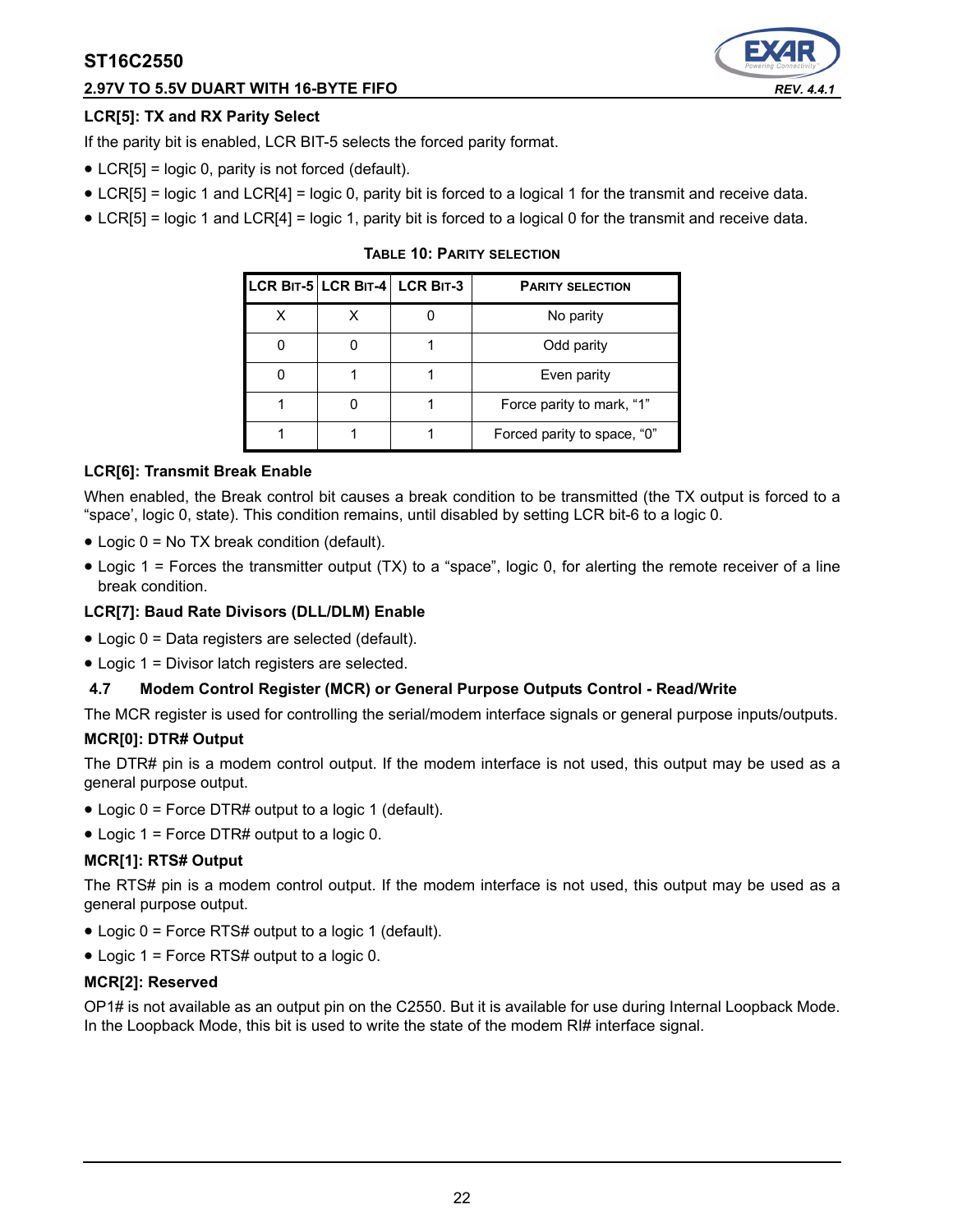

#### **MCR[3]: OP2# Output / INT Output Enable**

This bit enables and disables the operation of INT, interrupt output. If INT output is not used, OP2# can be used as a general purpose output.

- Logic 0 = INT (A-B) outputs disabled (three state mode) and OP2# output set to a logic 1 (default).
- Logic 1 = INT (A-B) outputs enabled (active mode) and OP2# output set to a logic 0.

#### **MCR[4]: Internal Loopback Enable**

- Logic 0 = Disable loopback mode (default).
- Logic 1 = Enable local loopback mode, see loopback section and [Figure](#page-14-0) 11.

#### **MCR[7:5]: Reserved**

#### **4.8 Line Status Register (LSR) - Read Only**

This register provides the status of data transfers between the UART and the host.

#### **LSR[0]: Receive Data Ready Indicator**

- Logic 0 = No data in receive holding register or FIFO (default).
- Logic 1 = Data has been received and is saved in the receive holding register or FIFO.

#### **LSR[1]: Receiver Overrun Flag**

- Logic 0 = No overrun error (default).
- Logic 1 = Overrun error. A data overrun error condition occurred in the receive shift register. This happens when additional data arrives while the FIFO is full. In this case the previous data in the receive shift register is overwritten. Note that under this condition the data byte in the receive shift register is not transferred into the FIFO, therefore the data in the FIFO is not corrupted by the error. An interrupt will be generated immediately if LSR interrupt is enabled (IER bit-2).

#### **LSR[2]: Receive Data Parity Error Flag**

- Logic 0 = No parity error (default).
- Logic 1 = Parity error. The receive character in RHR does not have correct parity information and is suspect. This error is associated with the character available for reading in RHR. If the LSR interrupt is enabled (IER bit-2), an interrupt will be generated when the character is in the RHR.

#### **LSR[3]: Receive Data Framing Error Flag**

- Logic 0 = No framing error (default).
- Logic 1 = Framing error. The receive character did not have a valid stop bit(s). This error is associated with the character available for reading in RHR. If the LSR interrupt is enabled (IER bit-2), an interrupt will be generated when the character is in the RHR.

#### **LSR[4]: Receive Break Flag**

- Logic 0 = No break condition (default).
- Logic 1 = The receiver received a break signal (RX was a logic 0 for at least one character frame time). In the FIFO mode, only one break character is loaded into the FIFO. The break indication remains until the RX input returns to the idle condition, "mark" or logic 1. If the LSR interrupt is enabled (IER bit-2), an interrupt will be generated when the character is in the RHR.

#### **LSR[5]: Transmit Holding Register Empty Flag**

This bit is the Transmit Holding Register Empty indicator. This bit indicates that the transmitter is ready to accept a new character for transmission. In addition, this bit causes the UART to issue an interrupt to the host when the THR interrupt enable is set. The THR bit is set to a logic 1 when the last data byte is transferred from the transmit holding register to the transmit shift register. The bit is reset to logic 0 concurrently with the data loading to the transmit holding register by the host. In the FIFO mode this bit is set when the transmit FIFO is empty, it is cleared when the transmit FIFO contains at least 1 byte.

### **LSR[6]: THR and TSR Empty Flag**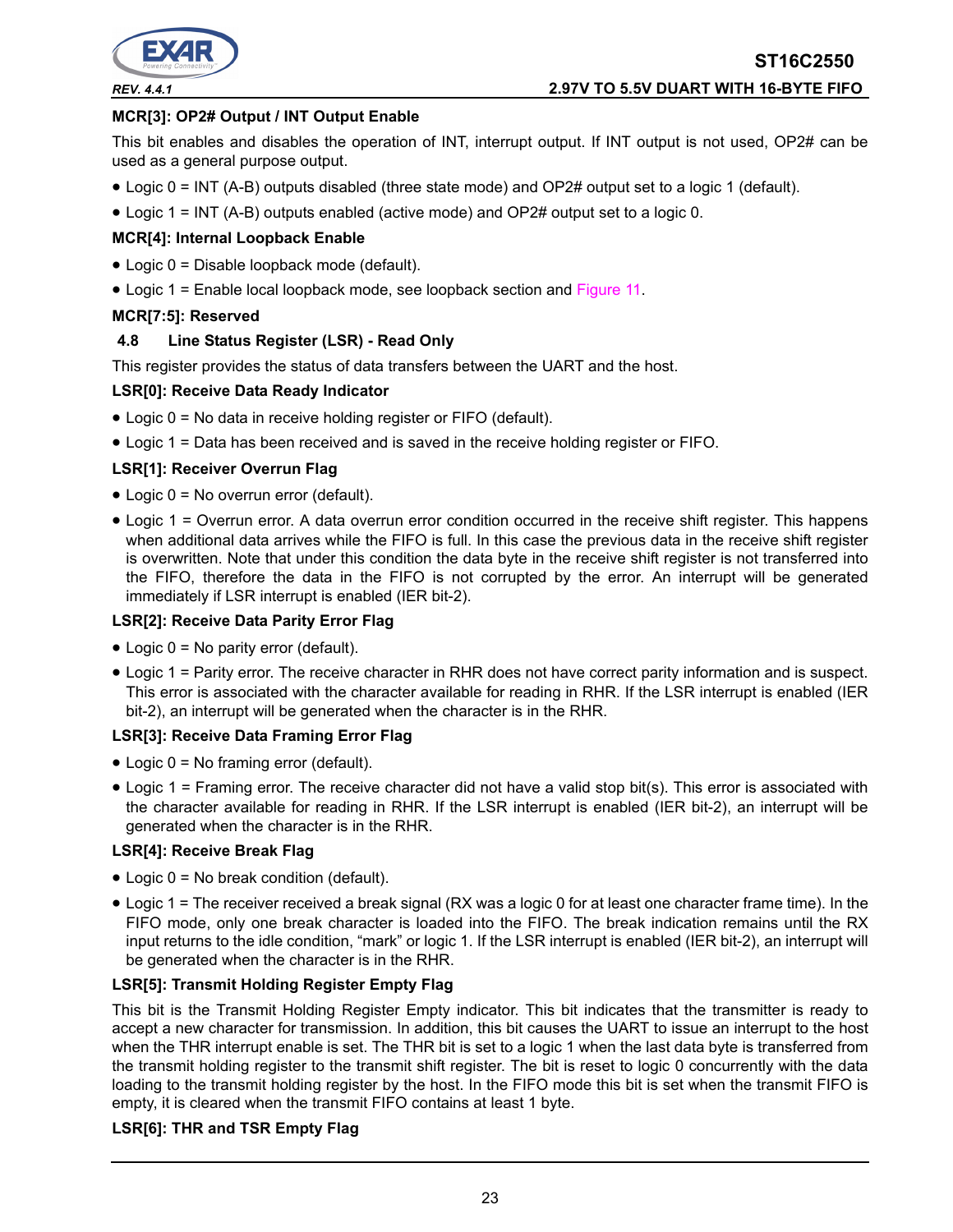#### **2.97V TO 5.5V DUART WITH 16-BYTE FIFO** *REV. 4.4.1*



This bit is set to a logic 1 whenever the transmitter goes idle. It is set to logic 0 whenever either the THR or TSR contains a data character. In the FIFO mode this bit is set to a logic 1 whenever the transmit FIFO and transmit shift register are both empty.

#### **LSR[7]: Receive FIFO Data Error Flag**

- Logic 0 = No FIFO error (default).
- Logic 1 = A global indicator for the sum of all error bits in the RX FIFO. At least one parity error, framing error or break indication is in the FIFO data. This bit clears when there is no more error(s) in the FIFO.

#### **4.9 Modem Status Register (MSR) - Read Only**

This register provides the current state of the modem interface signals, or other peripheral device that the UART is connected. Lower four bits of this register are used to indicate the changed information. These bits are set to a logic 1 whenever a signal from the modem changes state. These bits may be used as general purpose inputs/outputs when they are not used with modem signals.

#### **MSR[0]: Delta CTS# Input Flag**

- Logic 0 = No change on CTS# input (default).
- Logic 1 = The CTS# input has changed state since the last time it was monitored. A modem status interrupt will be generated if MSR interrupt is enabled (IER bit-3).

#### **MSR[1]: Delta DSR# Input Flag**

- Logic 0 = No change on DSR# input (default).
- Logic 1 = The DSR# input has changed state since the last time it was monitored. A modem status interrupt will be generated if MSR interrupt is enabled (IER bit-3).

#### **MSR[2]: Delta RI# Input Flag**

- Logic  $0 = No$  change on RI# input (default).
- Logic 1 = The RI# input has changed from a logic 0 to a logic 1, ending of the ringing signal. A modem status interrupt will be generated if MSR interrupt is enabled (IER bit-3).

#### **MSR[3]: Delta CD# Input Flag**

- Logic 0 = No change on CD# input (default).
- Logic 1 = Indicates that the CD# input has changed state since the last time it was monitored. A modem status interrupt will be generated if MSR interrupt is enabled (IER bit-3).

#### **MSR[4]: CTS Input Status**

Normally MSR bit-4 bit is the compliment of the CTS# input. However in the loopback mode, this bit is equivalent to the RTS# bit in the MCR register. The CTS# input may be used as a general purpose input when the modem interface is not used.

#### **MSR[5]: DSR Input Status**

Normally this bit is the compliment of the DSR# input. In the loopback mode, this bit is equivalent to the DTR# bit in the MCR register. The DSR# input may be used as a general purpose input when the modem interface is not used.

#### **MSR[6]: RI Input Status**

Normally this bit is the compliment of the RI# input. In the loopback mode this bit is equivalent to bit-2 in the MCR register. The RI# input may be used as a general purpose input when the modem interface is not used.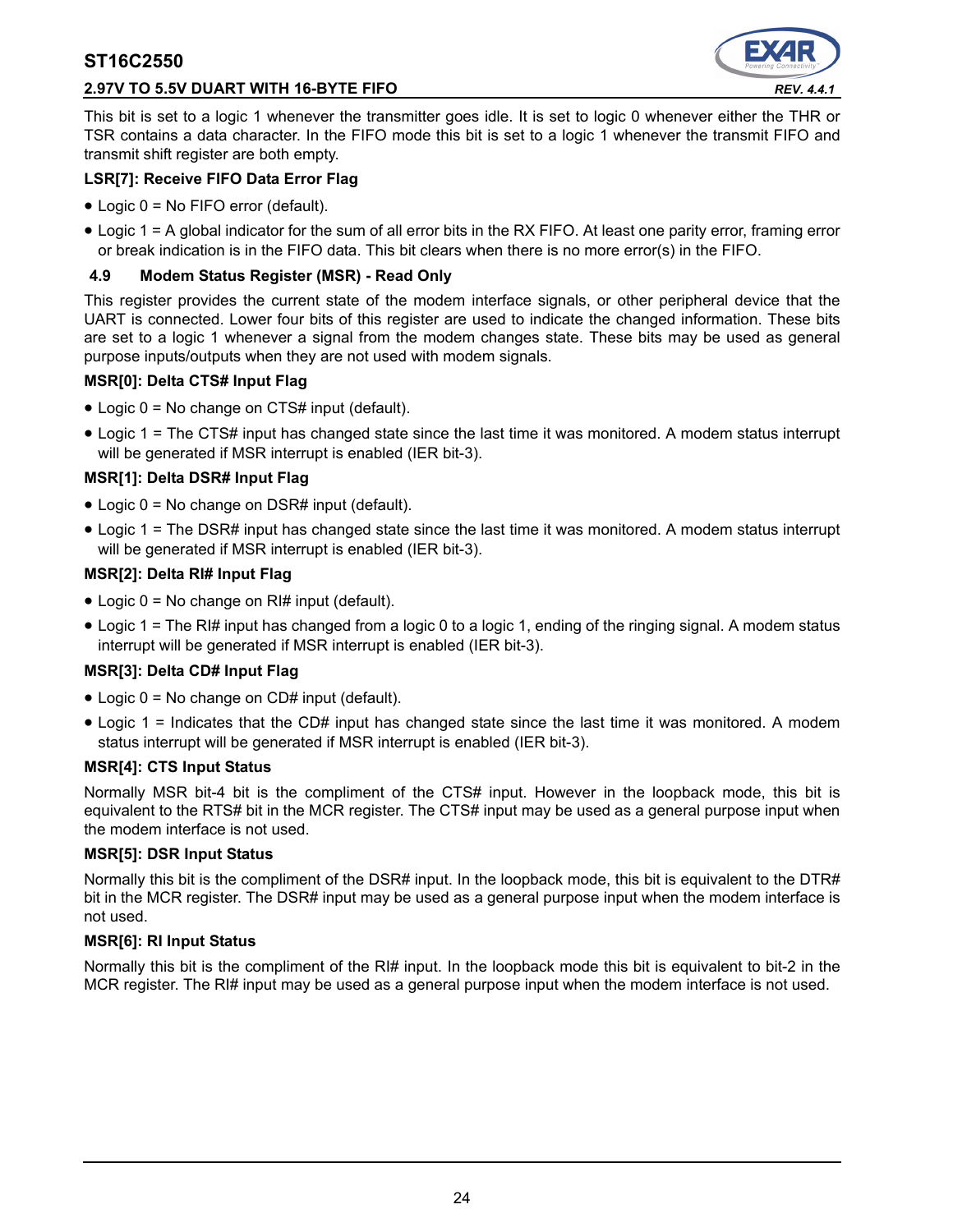

#### **MSR[7]: CD Input Status**

Normally this bit is the compliment of the CD# input. In the loopback mode this bit is equivalent to bit-3 in the MCR register. The CD# input may be used as a general purpose input when the modem interface is not used.

#### **4.10 Scratch Pad Register (SPR) - Read/Write**

This is a 8-bit general purpose register for the user to store temporary data. The content of this register is preserved during sleep mode but becomes 0xFF (default) after a reset or a power off-on cycle.

#### **4.11 Baud Rate Generator Registers (DLL and DLM) - Read/Write**

<span id="page-24-0"></span>The Baud Rate Generator (BRG) is a 16-bit counter that generates the data rate for the transmitter. The rate is programmed through registers DLL and DLM which are only accessible when LCR bit-7 is set to '1'. See ["Programmable Baud Rate Generator" on page](#page-9-1) 10.

| <b>REGISTERS</b>   | <b>RESET STATE</b>                             |
|--------------------|------------------------------------------------|
| <b>DLM</b>         | Bits $7-0 = 0 \times XX$                       |
| <b>DLL</b>         | Bits $7-0 = 0 \times XX$                       |
| <b>RHR</b>         | Bits $7-0 = 0 \times XX$                       |
| <b>THR</b>         | Bits $7-0 = 0 \times X$                        |
| <b>IER</b>         | Bits $7-0 = 0 \times 00$                       |
| <b>FCR</b>         | Bits $7-0 = 0 \times 00$                       |
| <b>ISR</b>         | Bits $7-0 = 0 \times 01$                       |
| <b>LCR</b>         | Bits $7-0 = 0 \times 00$                       |
| <b>MCR</b>         | Bits $7-0 = 0 \times 00$                       |
| <b>LSR</b>         | Bits $7-0 = 0 \times 60$                       |
| <b>MSR</b>         | Bits $3-0$ = Logic 0                           |
|                    | Bits 7-4 = Logic levels of the inputs inverted |
| <b>SPR</b>         | Bits $7-0 = 0 \times FF$                       |
| <b>I/O SIGNALS</b> | <b>RESET STATE</b>                             |
| <b>TX</b>          | Logic 1                                        |
| OP <sub>2#</sub>   | Logic 1                                        |
| RTS#               | Logic 1                                        |
| DTR#               | Logic 1                                        |
| RXRDY#             | Logic 1                                        |
| TXRDY#             | Logic 0                                        |
| <b>INT</b>         | <b>Three-State Condition</b>                   |

#### **TABLE 11: UART RESET CONDITIONS FOR CHANNEL A AND B**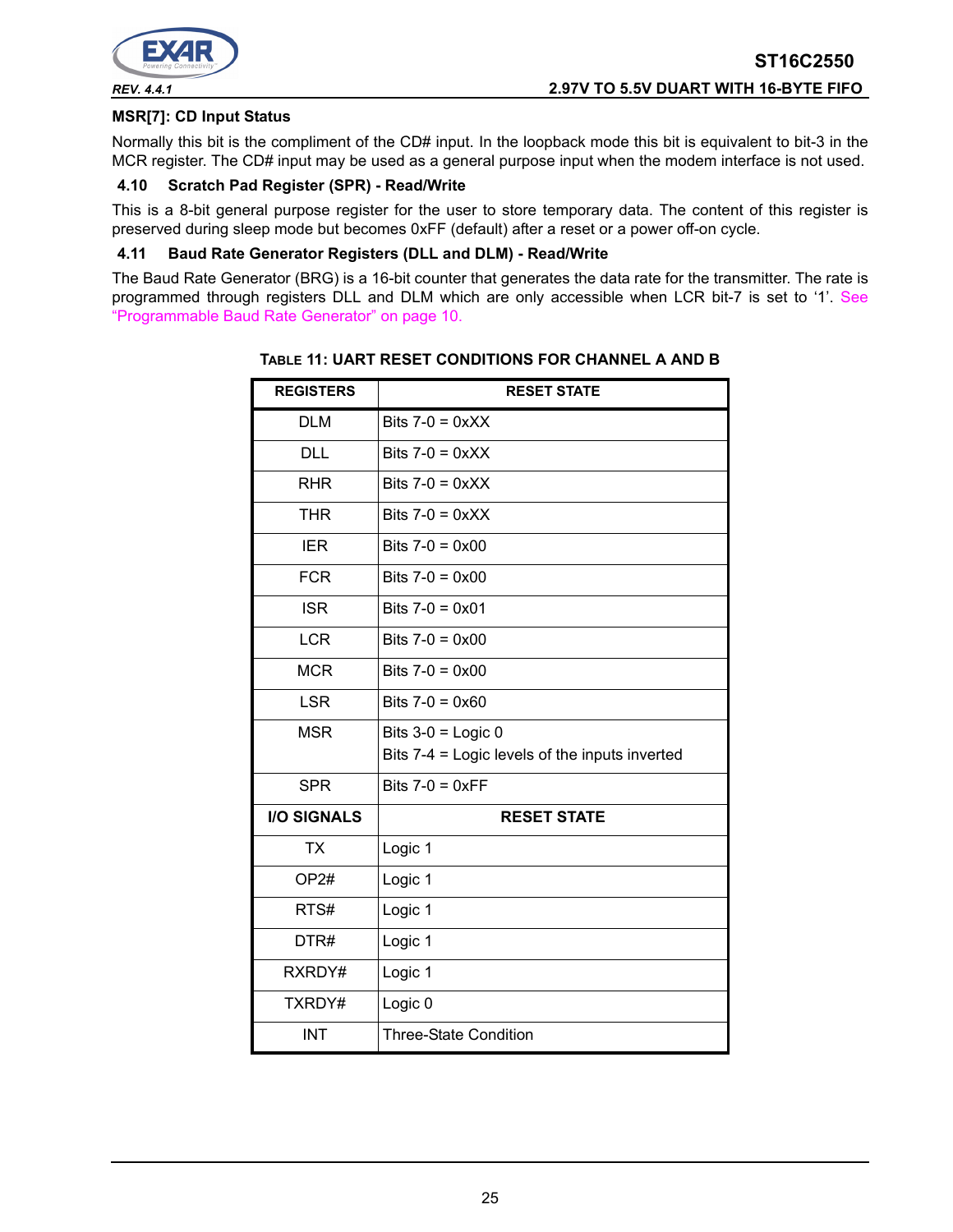### **2.97V TO 5.5V DUART WITH 16-BYTE FIFO** *REV. 4.4.1*



## **ABSOLUTE MAXIMUM RATINGS**

| Power Supply Range           | 7 Volts                           |
|------------------------------|-----------------------------------|
| Voltage at Any Pin           | GND-0.3 V +5.5 V                  |
| <b>Operating Temperature</b> | $-40^{\circ}$ to $+85^{\circ}$ C  |
| Storage Temperature          | $-65^{\circ}$ to $+150^{\circ}$ C |
| Package Dissipation          | 500 mW                            |

## **PACKAGE THERMAL RESISTANCE DATA** (MARGIN OF ERROR: ± 15%)

Thermal Resistance (44-PLCC)  $\qquad \qquad$  theta-ja = 50<sup>o</sup>C/W, theta-jc = 21<sup>o</sup>C/W

Thermal Resistance (48-TQFP) theta-ja =59°C/W, theta-jc = 16°C/W

Thermal Resistance (40-PDIP)  $\qquad \qquad$  theta-ja = 50<sup>o</sup>C/W, theta-jc = 22<sup>o</sup>C/W

## **ELECTRICAL CHARACTERISTICS**

## *DC ELECTRICAL CHARACTERISTICS*

**UNLESS OTHERWISE NOTED: TA=0<sup>O</sup> TO <sup>O</sup> <sup>O</sup> TO +85OC FOR INDUSTRIAL GRADE PACKAGE), VCC = 3.3V OR 70 C (-40 5.0V (±10%)** 

| <b>SYMBOL</b>   | <b>PARAMETER</b>           | 3.3V<br><b>LIMITS</b> |            | 5.0V<br><b>LIMITS</b> |            | <b>UNITS</b> | <b>CONDITIONS</b> |
|-----------------|----------------------------|-----------------------|------------|-----------------------|------------|--------------|-------------------|
|                 |                            | <b>MIN</b>            | <b>MAX</b> | <b>MIN</b>            | <b>MAX</b> |              |                   |
| $V_{ILCK}$      | Clock Input Low Level      | $-0.3$                | 0.6        | $-0.5$                | 0.6        | $\vee$       |                   |
| $V_{I HCK}$     | Clock Input High Level     | 2.4                   | 5.5        | 3.0                   | 5.5        | $\vee$       |                   |
| $V_{IL}$        | Input Low Voltage          | $-0.3$                | 0.8        | $-0.5$                | 0.8        | $\vee$       |                   |
| $V_{\text{IH}}$ | Input High Voltage         | 2.0                   | 5.5        | 2.2                   | 5.5        | $\vee$       |                   |
| $V_{OL}$        | <b>Output Low Voltage</b>  |                       |            |                       | 0.4        | $\vee$       | $I_{OL}$ = 6 mA   |
|                 |                            |                       | 0.4        |                       |            | $\sf V$      |                   |
| $V_{OH}$        | Output High Voltage        |                       |            | 2.4                   |            | $\vee$       | $I_{OL}$ = 4 mA   |
|                 |                            | 2.0                   |            |                       |            | $\vee$       |                   |
| I <sub>IL</sub> | Input Low Leakage Current  |                       | ±10        |                       | ±10        | uA           | $I_{OH} = -6$ mA  |
| Iн              | Input High Leakage Current |                       | ±10        |                       | ±10        | uA           | $I_{OH} = -1$ mA  |
| $C_{IN}$        | Input Pin Capacitance      |                       | 5          |                       | 5          | pF           |                   |
| $I_{\rm CC}$    | Power Supply Current       |                       | 1.3        |                       | 3          | mA           |                   |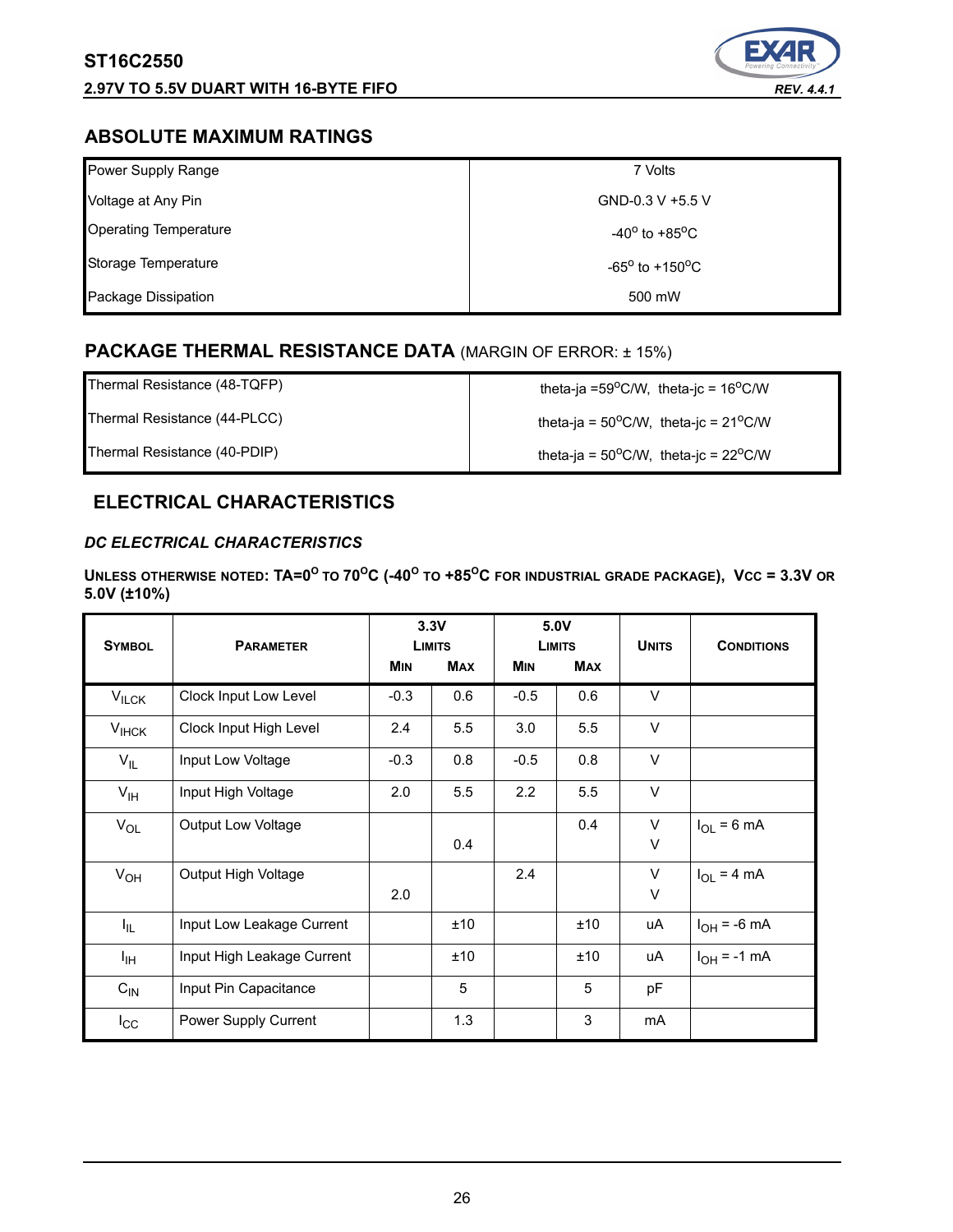

## *AC ELECTRICAL CHARACTERISTICS*

**TA=0O TO 70OC (-40O TO +85OC FOR INDUSTRIAL GRADE PACKAGE), VCC = 3.3V OR 5.0V (±10%) 70 PF LOAD WHERE APPLICABLE**

| <b>SYMBOL</b>              | <b>PARAMETER</b>                                         | <b>LIMITS</b> | 3.3          |                          | 5.0<br><b>LIMITS</b> | <b>UNIT</b> | <b>COMMENTS</b>                        |
|----------------------------|----------------------------------------------------------|---------------|--------------|--------------------------|----------------------|-------------|----------------------------------------|
|                            |                                                          | <b>MIN</b>    | <b>MAX</b>   | <b>MIN</b><br><b>MAX</b> |                      |             |                                        |
| $\frac{1}{2}$              | <b>Crystal Frequency</b>                                 |               | 20           |                          | 24                   | ns          |                                        |
| <b>CLK</b>                 | <b>Clock Pulse Duration</b>                              | 17            |              | 8                        |                      | ns          |                                        |
| <b>OSC</b>                 | <b>External Clock Frequency</b>                          |               | 30           |                          | 64                   | <b>MHz</b>  |                                        |
| $T_{AS}$                   | Address Setup Time                                       | 5             |              | $\mathbf 0$              |                      | ns          |                                        |
| $T_{AH}$                   | Address Hold Time                                        | 10            |              | 5                        |                      | ns          |                                        |
| $T_{CS}$                   | Chip Select Width                                        | $70*$         |              | 40                       |                      | ns          | $*$ 55ns if VCC =<br>3.3V +10%/-5% and |
| $T_{RD}$                   | IOR# Strobe Width                                        | $70*$         |              | 40                       |                      | ns          | TA = $0$ to $70^{\circ}$ C             |
| $T_{DY}$                   | Read or Write Cycle Delay                                | $70*$         |              | 40                       |                      | ns          | (See Figure 12)                        |
| <b>T<sub>RDV</sub></b>     | Data Access Time                                         |               | 35           |                          | 25                   | ns          |                                        |
| $T_{DD}$                   | Data Disable Time                                        | 0             | 25           | $\mathbf 0$              | 15                   | ns          |                                        |
| <b>T</b> <sub>WR</sub>     | IOW# Strobe Width                                        | 40            |              | 25                       |                      | ns          |                                        |
| $T_{DS}$                   | Data Setup Time                                          | 20            |              | 15                       |                      | ns          |                                        |
| T <sub>DH</sub>            | Data Hold Time                                           | 5             |              | 5                        |                      | ns          |                                        |
| <b>T</b> <sub>WDO</sub>    | Delay From IOW# To Output                                |               | 50           |                          | 40                   | ns          |                                        |
| <b>T<sub>MOD</sub></b>     | Delay To Set Interrupt From<br><b>MODEM</b> Input        |               | 40           |                          | 35                   | ns          |                                        |
| $T_{RSI}$                  | Delay To Reset Interrupt From IOR#                       |               | 40           |                          | 35                   | ns          |                                        |
| $T_{\rm SSI}$              | Delay From Stop To Set Interrupt                         |               | $\mathbf{1}$ |                          | 1                    | <b>Bclk</b> |                                        |
| $T_{\sf RRI}$              | Delay From IOR# To Reset Interrupt                       |               | 45           |                          | 40                   | ns          |                                        |
| $\mathsf{T}_{\mathsf{SI}}$ | Delay From Start To Interrupt                            |               | 45           |                          | 40                   | ns          |                                        |
| $T_{INT}$                  | Delay From Initial INT Reset To<br><b>Transmit Start</b> | 8             | 24           | 8                        | 24                   | <b>Bclk</b> |                                        |
| T <sub>WRI</sub>           | Delay From IOW# To Reset Inter-<br>rupt                  |               | 45           |                          | 40                   | ns          |                                        |
| $T_{SSR}$                  | Delay From Stop To Set RXRDY#                            |               | $\mathbf{1}$ |                          | $\mathbf{1}$         | <b>Bclk</b> |                                        |
| $T_{\sf RR}$               | Delay From IOR# To Reset<br>RXRDY#                       |               | 45           |                          | 40                   | ns          |                                        |
| T <sub>WT</sub>            | Delay From IOW# To Set TXRDY#                            |               | 45           |                          | 40                   | ns          |                                        |
| $T_{\sf SRT}$              | Delay From Center of Start To<br>Reset TXRDY#            |               | 8            |                          | 8                    | <b>Bclk</b> |                                        |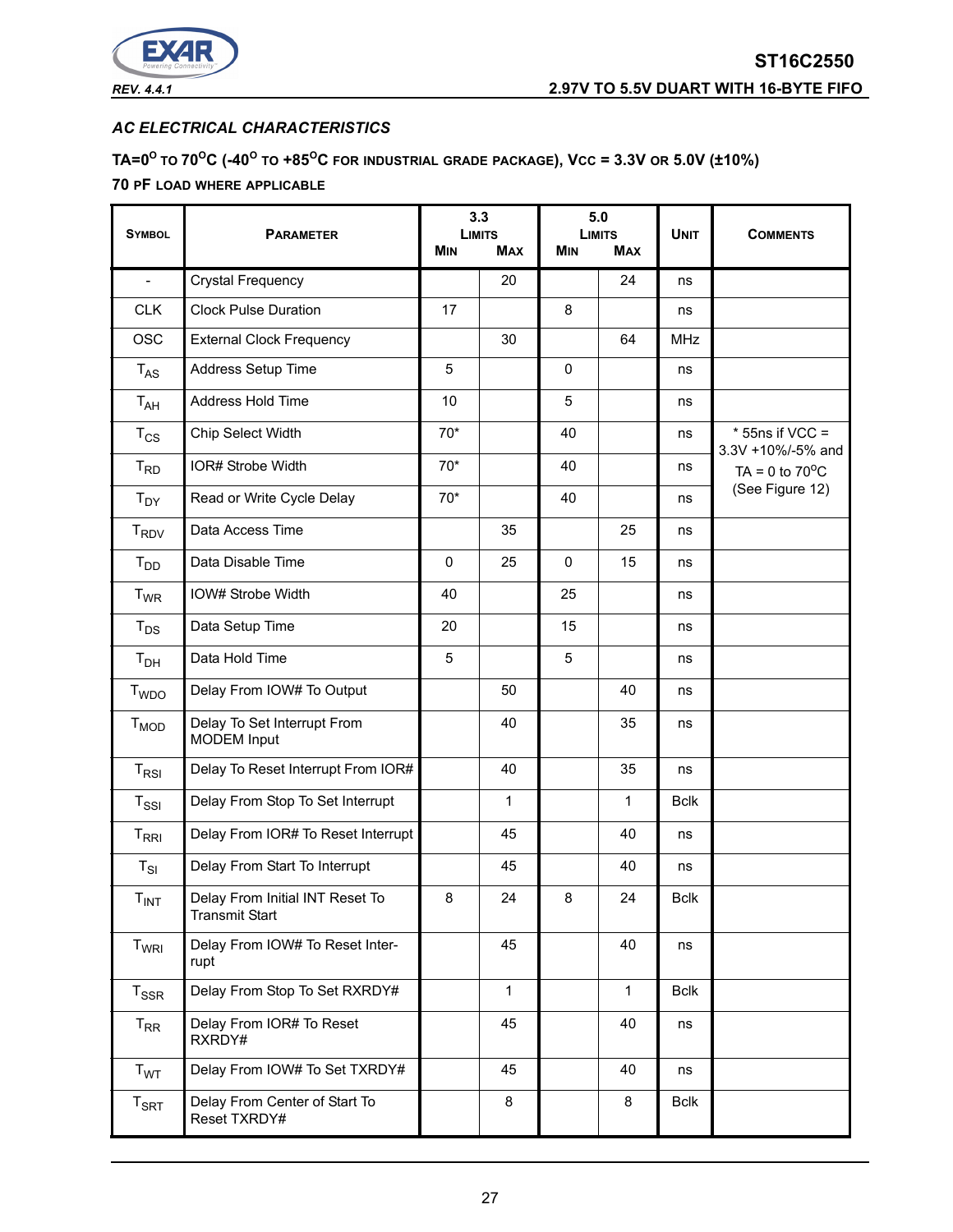## **2.97V TO 5.5V DUART WITH 16-BYTE FIFO** *REV. 4.4.1*



#### *AC ELECTRICAL CHARACTERISTICS*

## **TA=0O TO 70OC (-40O TO +85OC FOR INDUSTRIAL GRADE PACKAGE), VCC = 3.3V OR 5.0V (±10%)**

#### **70 PF LOAD WHERE APPLICABLE**

| <b>SYMBOL</b>               | <b>PARAMETER</b>         | 3.3<br>LIMITS<br><b>MIN</b><br><b>MAX</b> |              | 5.0<br>LIMITS<br><b>MIN</b><br><b>MAX</b> |              | <b>UNIT</b> | <b>COMMENTS</b> |
|-----------------------------|--------------------------|-------------------------------------------|--------------|-------------------------------------------|--------------|-------------|-----------------|
| $\mathsf{T}_{\mathsf{RST}}$ | <b>Reset Pulse Width</b> | 40                                        |              | 40                                        |              | ns          |                 |
| N                           | <b>Baud Rate Divisor</b> |                                           | $2^{16} - 1$ |                                           | $2^{16} - 1$ | -           |                 |
| <b>Bclk</b>                 | <b>Baud Clock</b>        | 16X of data rate                          |              |                                           | Hz           |             |                 |

#### <span id="page-27-0"></span>**FIGURE 12. AC TIMING VALUES**



**FIGURE 13. CLOCK TIMING**

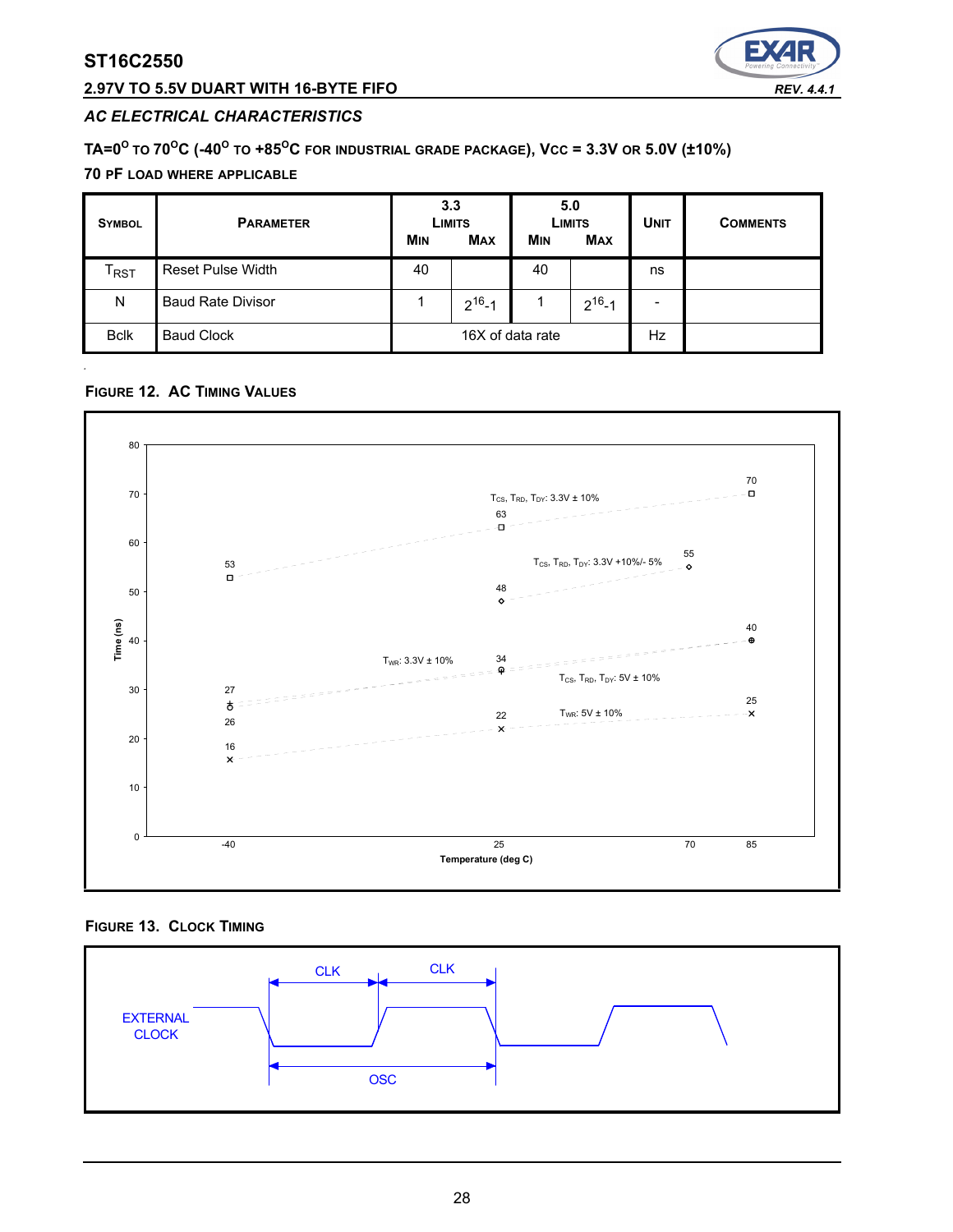

*REV. 4.4.1* **2.97V TO 5.5V DUART WITH 16-BYTE FIFO**

**FIGURE 14. MODEM INPUT/OUTPUT TIMING FOR CHANNELS A & B**



<span id="page-28-0"></span>

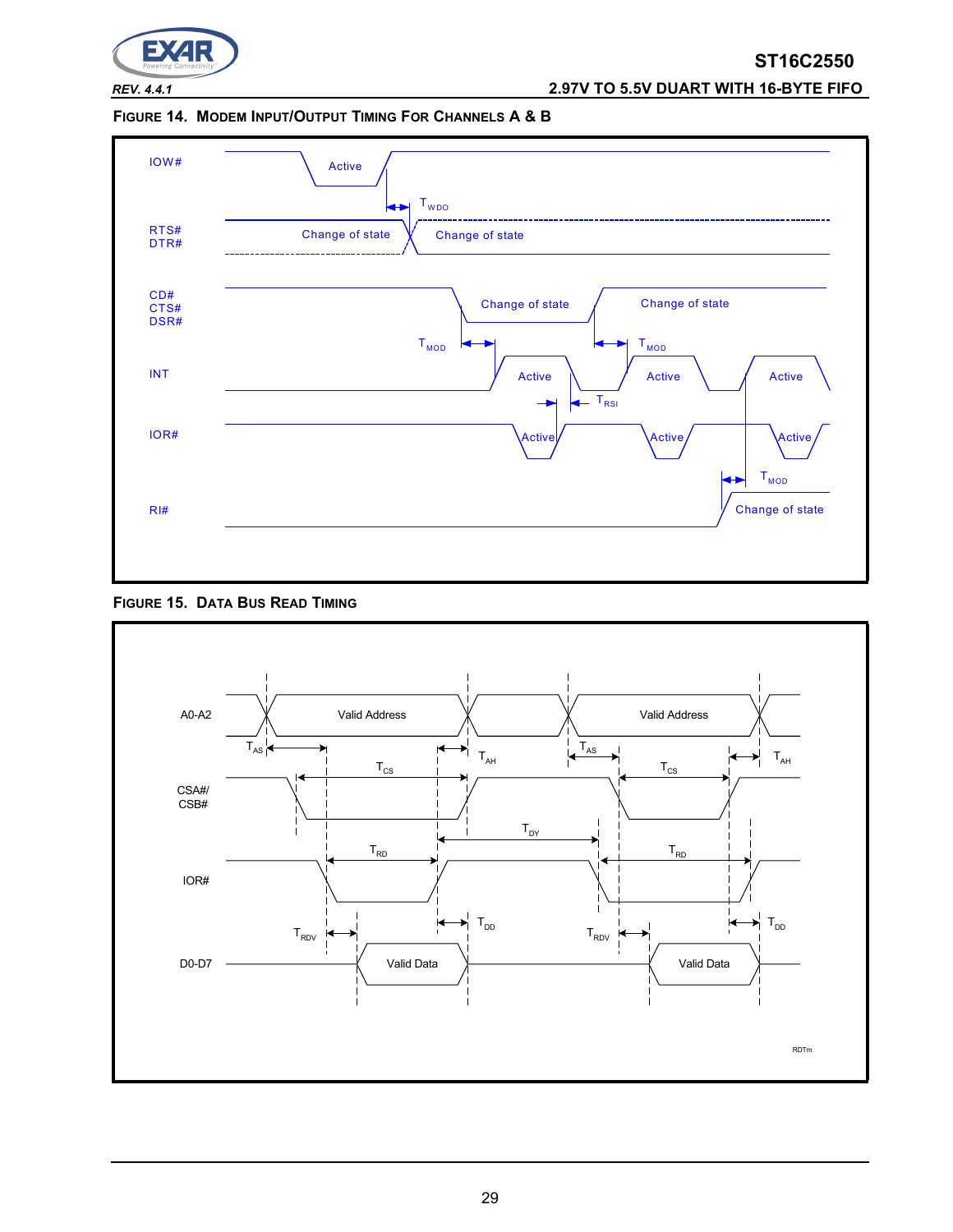# **ST16C2550 2.97V TO 5.5V DUART WITH 16-BYTE FIFO** *REV. 4.4.1*



<span id="page-29-1"></span>**FIGURE 16. DATA BUS WRITE TIMING**



<span id="page-29-0"></span>**FIGURE 17. RECEIVE READY & INTERRUPT TIMING [NON-FIFO MODE] FOR CHANNELS A & B**

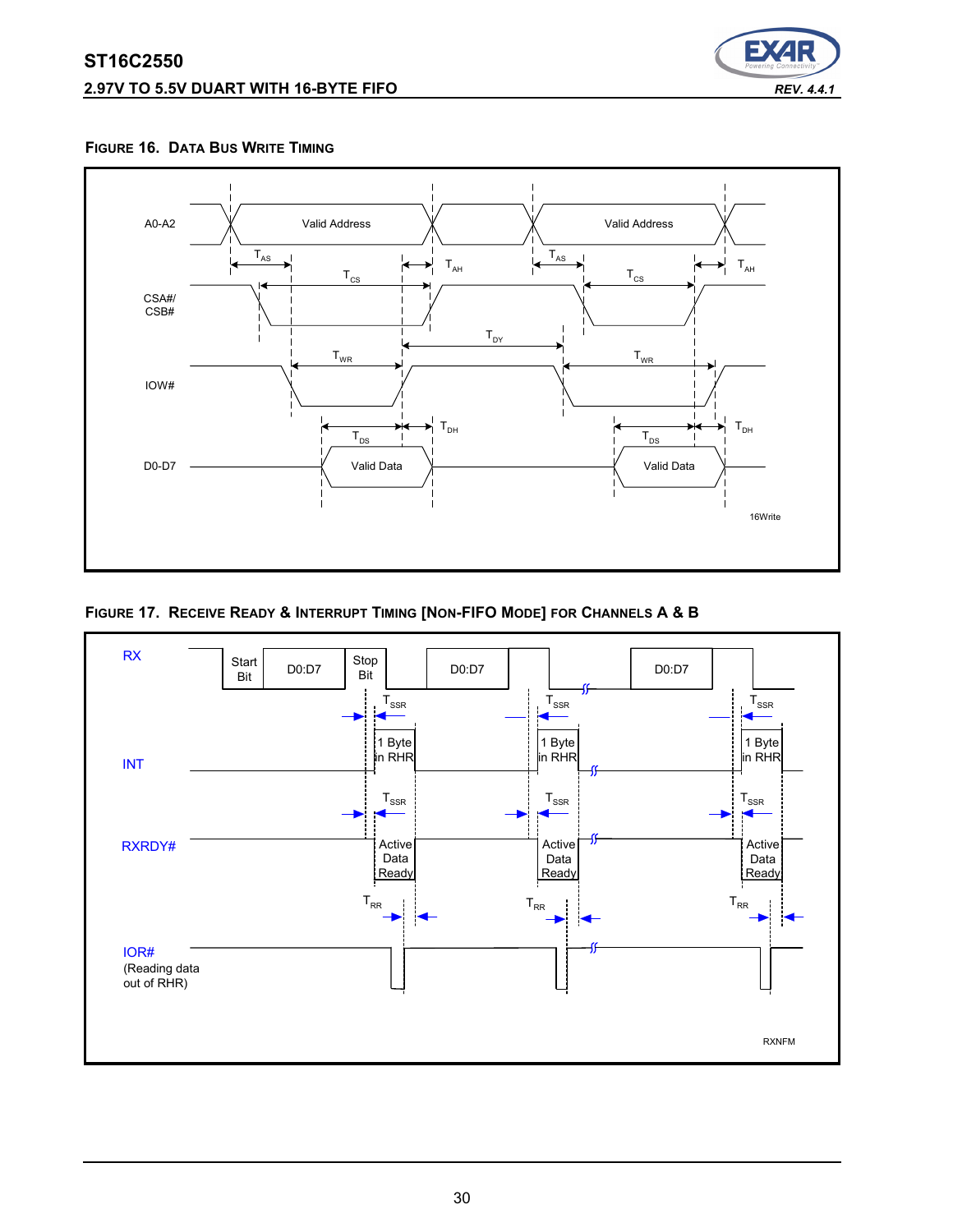



#### **FIGURE 18. TRANSMIT READY & INTERRUPT TIMING [NON-FIFO MODE] FOR CHANNELS A & B**



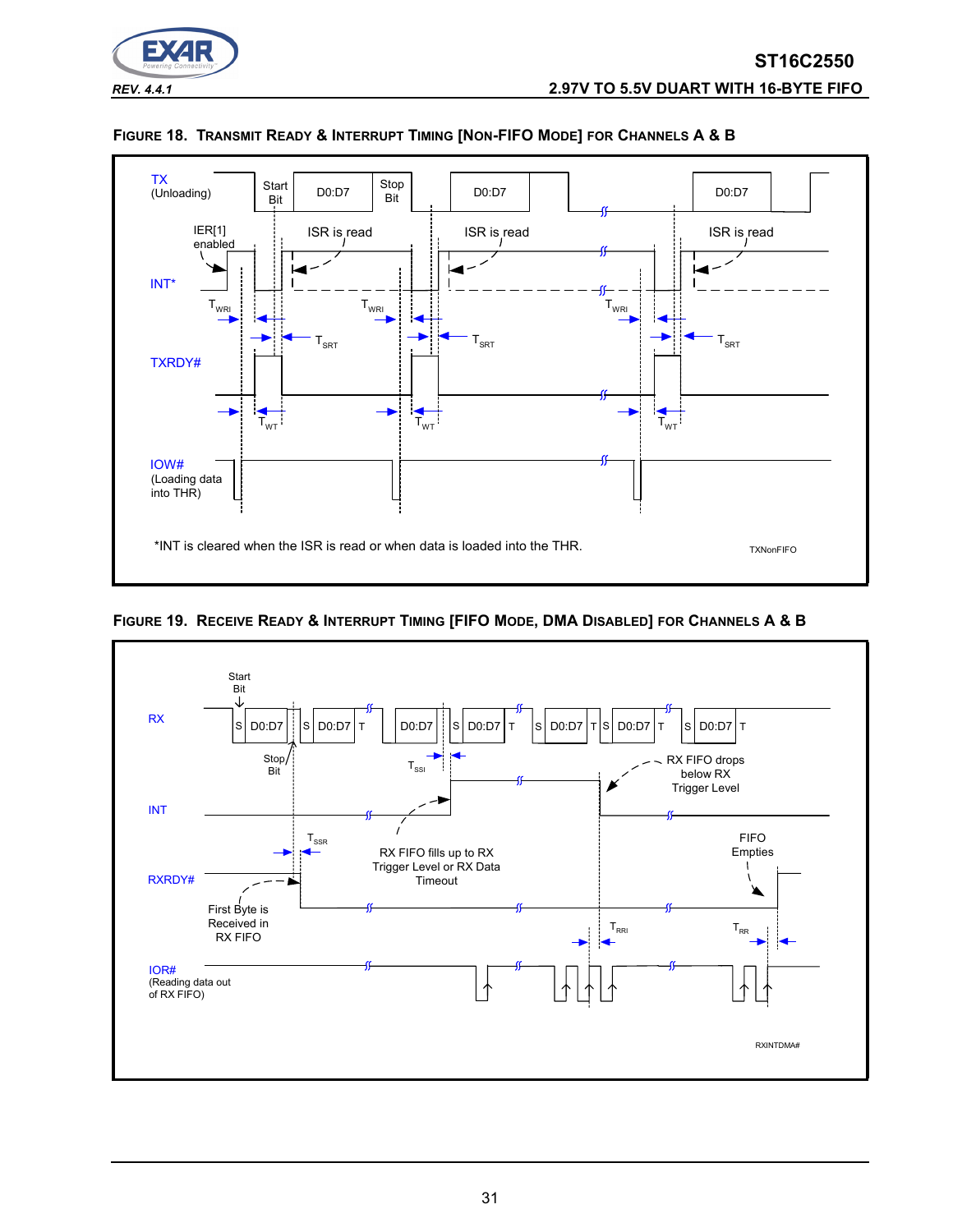



#### **FIGURE 20. RECEIVE READY & INTERRUPT TIMING [FIFO MODE, DMA ENABLED] FOR CHANNELS A & B**

#### **FIGURE 21. TRANSMIT READY & INTERRUPT TIMING [FIFO MODE, DMA MODE DISABLED] FOR CHANNELS A & B**

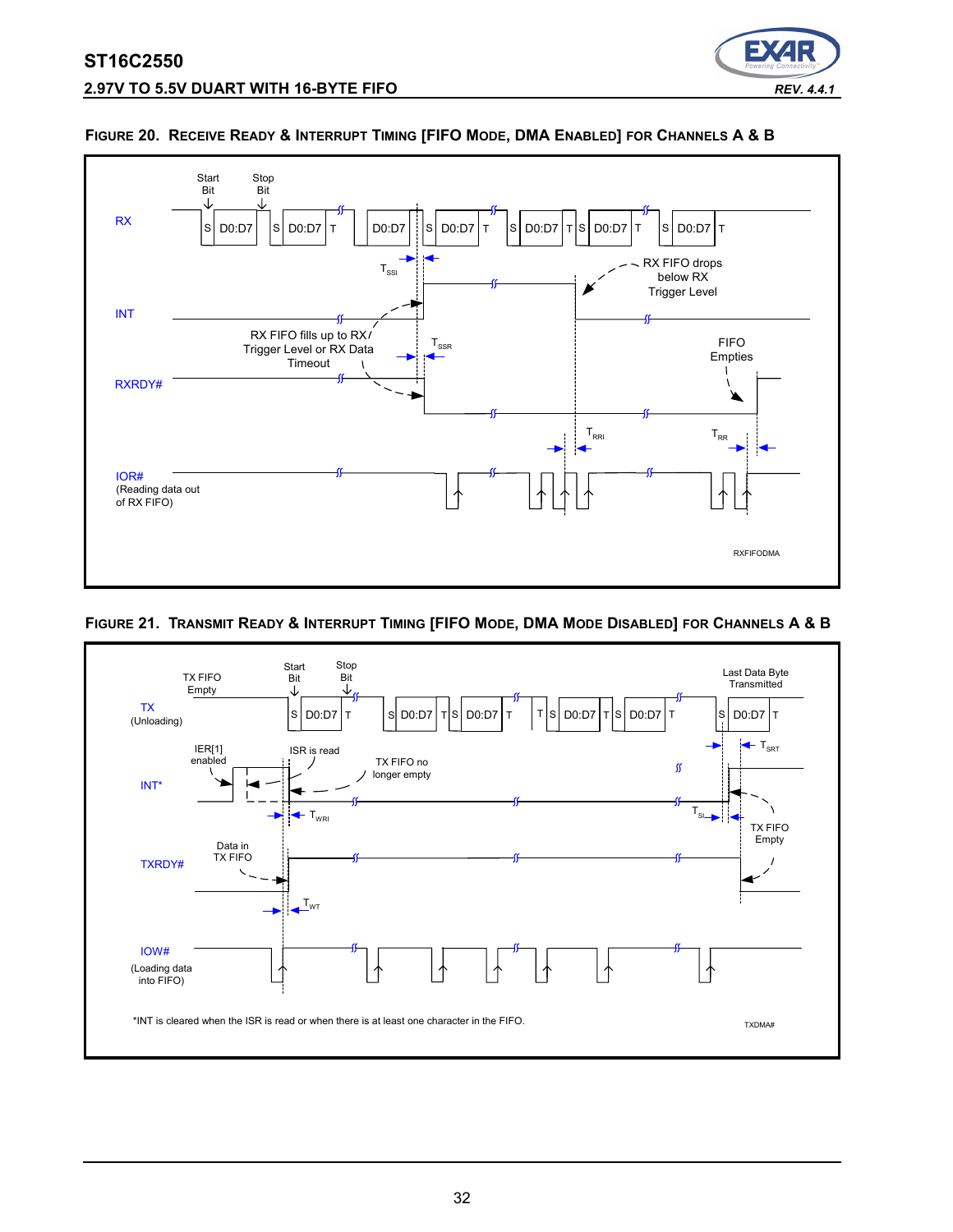



## <span id="page-32-0"></span>**FIGURE 22. TRANSMIT READY & INTERRUPT TIMING [FIFO MODE, DMA MODE ENABLED] FOR CHANNELS A & B**

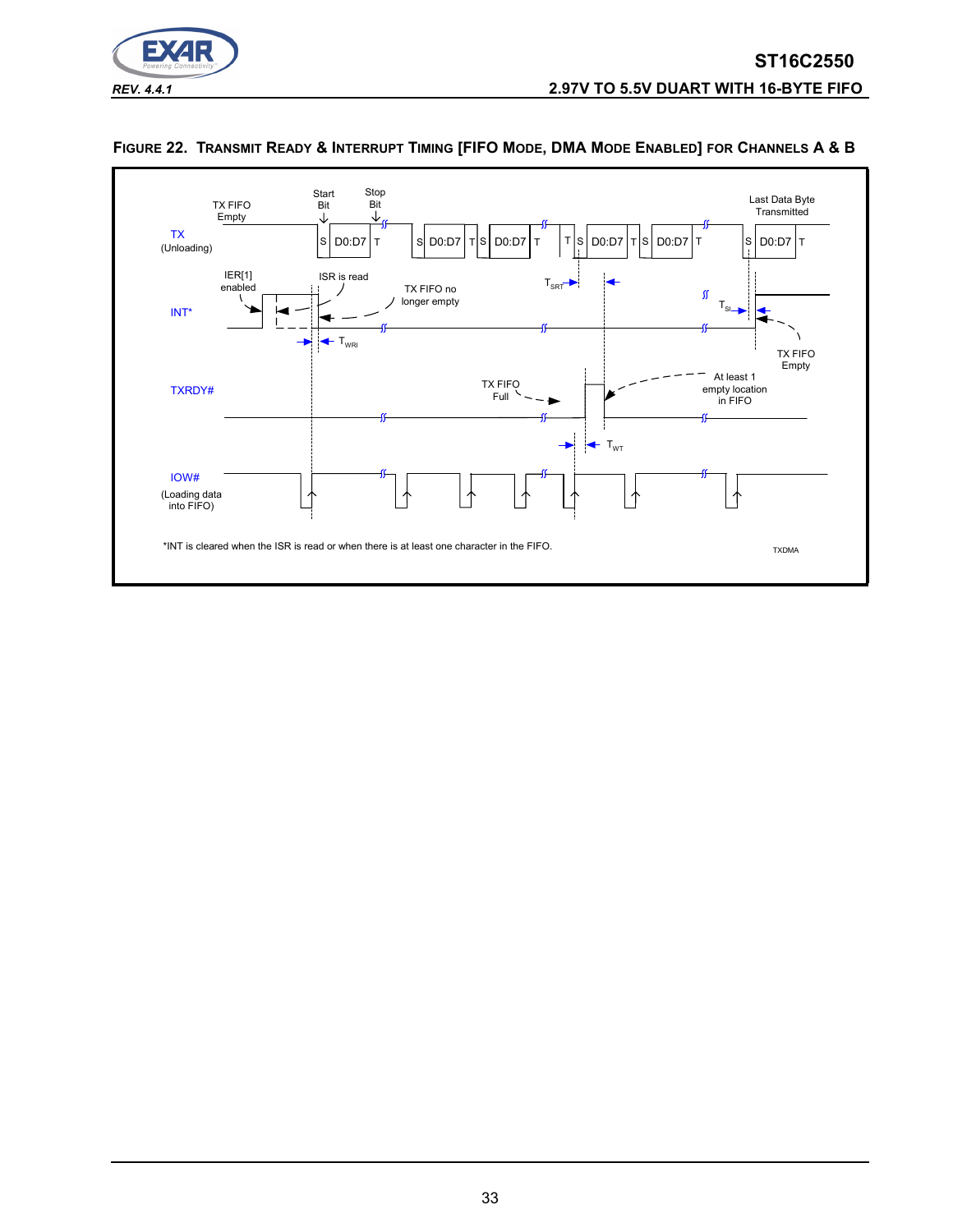

# **PACKAGE DIMENSIONS (48 PIN TQFP - 7 X 7 X 1 mm)**



*Note: The control dimension is the millimeter column*

|                |            | <b>INCHES</b> |            | <b>MILLIMETERS</b> |
|----------------|------------|---------------|------------|--------------------|
| <b>SYMBOL</b>  | <b>MIN</b> | <b>MAX</b>    | <b>MIN</b> | <b>MAX</b>         |
| A              | 0.039      | 0.047         | 1.00       | 1.20               |
| A <sub>1</sub> | 0.002      | 0.006         | 0.05       | 0.15               |
| A <sub>2</sub> | 0.037      | 0.041         | 0.95       | 1.05               |
| B              | 0.007      | 0.011         | 0.17       | 0.27               |
| C              | 0.004      | 0.008         | 0.09       | 0.20               |
| D              | 0.346      | 0.362         | 8.80       | 9.20               |
| D <sub>1</sub> | 0.272      | 0.280         | 6.90       | 7.10               |
| e              |            | 0.020 BSC     |            | 0.50 BSC           |
| L              | 0.018      | 0.030         | 0.45       | 0.75               |
| $\alpha$       | 0°         | $7^\circ$     | 0°         | $7^\circ$          |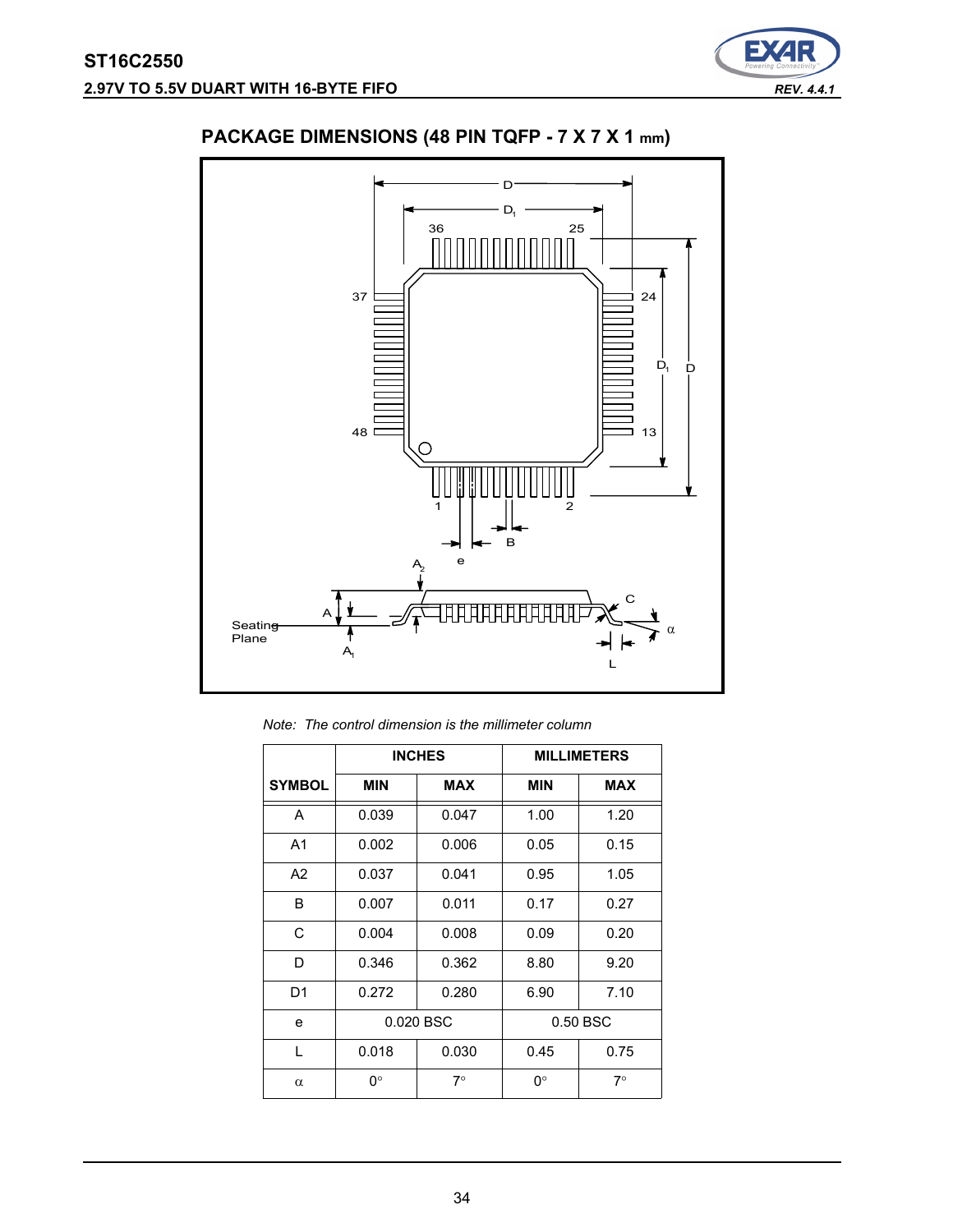

# **PACKAGE DIMENSIONS (44 PIN PLCC)**



#### *Note: The control dimension is the millimeter column*

|                | <b>INCHES</b> |            | <b>MILLIMETERS</b> |            |
|----------------|---------------|------------|--------------------|------------|
| <b>SYMBOL</b>  | <b>MIN</b>    | <b>MAX</b> | <b>MIN</b>         | <b>MAX</b> |
| A              | 0.165         | 0.180      | 4.19               | 4.57       |
| A <sub>1</sub> | 0.090         | 0.120      | 2.29               | 3.05       |
| A2             | 0.020         |            | 0.51               |            |
| B              | 0.013         | 0.021      | 0.33               | 0.53       |
| $B_1$          | 0.026         | 0.032      | 0.66               | 0.81       |
| C              | 0.008         | 0.013      | 0.19               | 0.32       |
| D              | 0.685         | 0.695      | 17.40              | 17.65      |
| D <sub>1</sub> | 0.650         | 0.656      | 16.51              | 16.66      |
| $D_2$          | 0.590         | 0.630      | 14.99              | 16.00      |
| $D_3$          | 0.500 typ.    |            | 12.70 typ.         |            |
| e              | 0.050 BSC     |            | 1.27 BSC           |            |
| $H_1$          | 0.042         | 0.056      | 1.07               | 1.42       |
| H <sub>2</sub> | 0.042         | 0.048      | 1.07               | 1.22       |
| R              | 0.025         | 0.045      | 0.64               | 1.14       |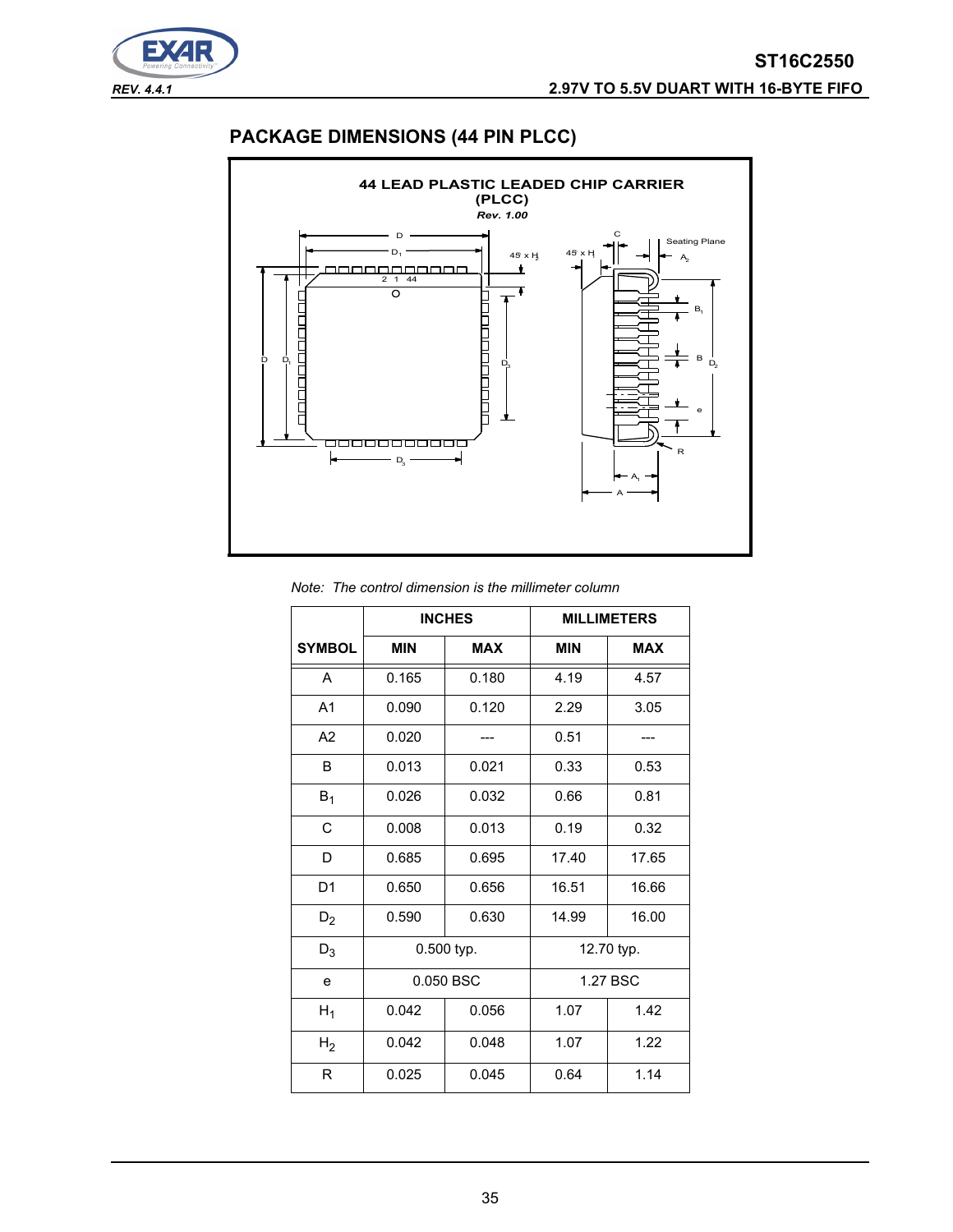

# **PACKAGE DIMENSIONS (40 PIN PDIP)**



*Note: The control dimension is the millimeter column*

|                | <b>INCHES</b> |              | <b>MILLIMETERS</b> |              |
|----------------|---------------|--------------|--------------------|--------------|
| <b>SYMBOL</b>  | <b>MIN</b>    | <b>MAX</b>   | <b>MIN</b>         | <b>MAX</b>   |
| A              | 0.160         | 0.250        | 4.06               | 6.35         |
| A <sub>1</sub> | 0.015         | 0.070        | 0.38               | 1.78         |
| A2             | 0.125         | 0.195        | 3.18               | 4.95         |
| B              | 0.014         | 0.024        | 0.36               | 0.56         |
| <b>B1</b>      | 0.030         | 0.070        | 0.76               | 1.78         |
| C              | 0.008         | 0.014        | 0.20               | 0.38         |
| D              | 1.98          | 2.095        | 50.29              | 53.21        |
| E              | 0.600         | 0.625        | 15.24              | 15.88        |
| E1             | 0.485         | 0.580        | 12.32              | 14.73        |
| e              | 0.100 BSC     |              | 2.54 BSC           |              |
| eA             | 0.600 BSC     |              | 15.24 BSC          |              |
| eB             | 0.600         | 0.700        | 15.24              | 17.78        |
| L              | 0.115         | 0.200        | 2.92               | 5.08         |
| $\alpha$       | 0°            | $15^{\circ}$ | 0°                 | $15^{\circ}$ |